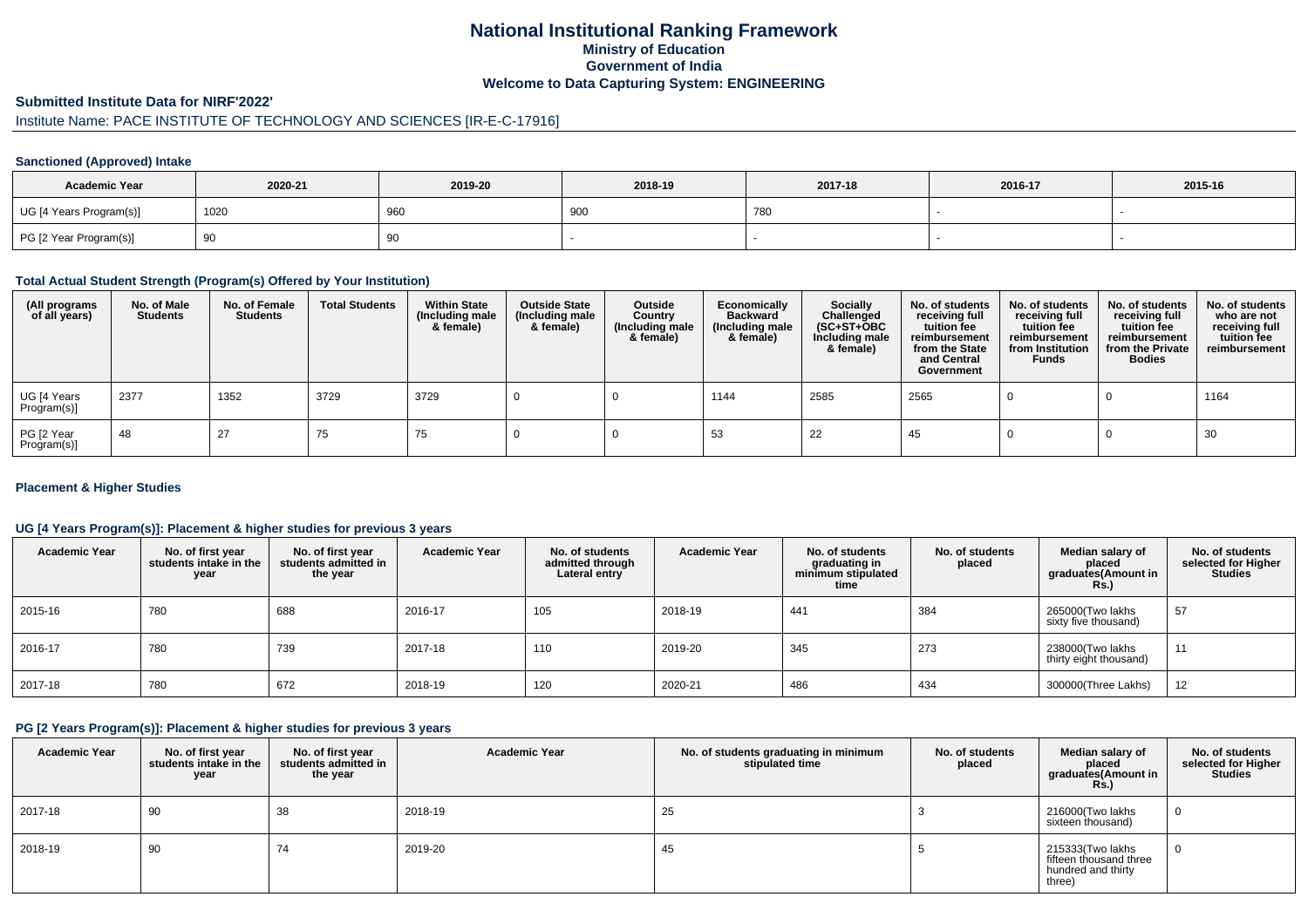| 2019-20 | <u>vv</u> |  | 2020-21 |  |  | 220000 (Two lakhs<br>twenty thousand) | - 0 |
|---------|-----------|--|---------|--|--|---------------------------------------|-----|
|---------|-----------|--|---------|--|--|---------------------------------------|-----|

#### **Ph.D Student Details**

| Ph.D (Student pursuing doctoral program till 2020-21 Students admitted in the academic year 2020-21 should not be entered here.) |         |         |         |  |  |  |
|----------------------------------------------------------------------------------------------------------------------------------|---------|---------|---------|--|--|--|
| <b>Total Students</b>                                                                                                            |         |         |         |  |  |  |
| Full Time                                                                                                                        |         |         |         |  |  |  |
| Part Time                                                                                                                        |         |         |         |  |  |  |
| No. of Ph.D students graduated (including Integrated Ph.D)                                                                       |         |         |         |  |  |  |
|                                                                                                                                  | 2020-21 | 2019-20 | 2018-19 |  |  |  |
| Full Time                                                                                                                        |         |         |         |  |  |  |
| Part Time                                                                                                                        |         |         |         |  |  |  |

### **Financial Resources: Utilised Amount for the Capital expenditure for previous 3 years**

| <b>Academic Year</b>                                                                                                                                                                      | 2020-21                                                                  | 2019-20                                                                    | 2018-19                                                                         |  |  |  |  |
|-------------------------------------------------------------------------------------------------------------------------------------------------------------------------------------------|--------------------------------------------------------------------------|----------------------------------------------------------------------------|---------------------------------------------------------------------------------|--|--|--|--|
|                                                                                                                                                                                           | <b>Utilised Amount</b>                                                   | <b>Utilised Amount</b>                                                     | <b>Utilised Amount</b>                                                          |  |  |  |  |
| Annual Capital Expenditure on Academic Activities and Resources (excluding expenditure on buildings)                                                                                      |                                                                          |                                                                            |                                                                                 |  |  |  |  |
| Library (Books, Journals and e-Resources only)                                                                                                                                            | 24616 (Twenty four thousand six hundred and sixteen)                     | 26444 (Twenty six thousand four hundred and forty four)                    | 1355314 (Thirteen lakhs fifty five thousand three hundred and<br>fourteen)      |  |  |  |  |
| New Equipment and software for Laboratories                                                                                                                                               | 19612 (Nineteen thousand six hundred and twelve)                         | 578237 (Five lakhs seventy eight thousand two hundred and<br>thirty seven) | 4434687 (Forty four lakhs thirty four thousand six hundred and<br>eighty seven) |  |  |  |  |
| <b>Engineering Workshops</b>                                                                                                                                                              | 719250 (Seven lakhs nineteen thousand two hundred and fifty)             | 386813 (Three lakhs eighty six thousand eight hundred and<br>thirteen)     | 703955 (Seven lakhs three thousand nine hundred and fifty<br>five)              |  |  |  |  |
| Other expenditure on creation of Capital Assets (For setting up<br>classrooms, seminar hall, conference hall, library, Lab, Engg<br>workshops excluding expenditure on Land and Building) | 2249908 (Twenty two lakhs forty nine thousand nine hundred<br>and eight) | 902754 (Nine lakhs two thousand seven hundred and fifty four)              | 2507505 (Twenty five lakhs seven thousand five hundred and<br>five)             |  |  |  |  |

# **Financial Resources: Utilised Amount for the Operational expenditure for previous 3 years**

| <b>Academic Year</b>                                                                                                                                                                            | 2020-21                                                                                   | 2019-20                                                                                 | 2018-19                                                                                        |  |  |  |  |
|-------------------------------------------------------------------------------------------------------------------------------------------------------------------------------------------------|-------------------------------------------------------------------------------------------|-----------------------------------------------------------------------------------------|------------------------------------------------------------------------------------------------|--|--|--|--|
|                                                                                                                                                                                                 | <b>Utilised Amount</b>                                                                    | <b>Utilised Amount</b>                                                                  | <b>Utilised Amount</b>                                                                         |  |  |  |  |
| <b>Annual Operational Expenditure</b>                                                                                                                                                           |                                                                                           |                                                                                         |                                                                                                |  |  |  |  |
| Salaries (Teaching and Non Teaching staff)                                                                                                                                                      | 59598116 (Five crores ninety five lakhs ninety eight thousand<br>one hundred and sixteen) | 89045048 (Eight crores ninety lakhs forty five thousand forty<br>eight )                | 113857805 (Eleven crores thirty eight lakhs fifty seven<br>thousand eight hundred and five)    |  |  |  |  |
| Maintenance of Academic Infrastructure or consumables and<br>other running expenditures (excluding maintenance of hostels<br>and allied services, rent of the building, depreciation cost, etc) | 138660614 (Thirteen crores eighty six lakhs sixty thousand six<br>hundred and fourteen)   | 36077681 (Three crore sixty lakhs seventy seven thousand six<br>hundred and eighty one) | 37484263 (Three crores seventy four lakhs eighty four<br>thousand two hundred and sixty three) |  |  |  |  |
| Seminars/Conferences/Workshops                                                                                                                                                                  | 324272 (Three lakhs twenty four thousand two hundred and<br>seventy two)                  | 396294 (Three lakhs ninety six thousand two hundred and<br>ninety four)                 | 966781 (Nine lakhs sixty six thousand seven hundred and<br>eighty one)                         |  |  |  |  |

**IPR**

| <b>Calendar year</b><br>2014<br>$-0.0$<br>$- - -$ |  | 2020 |  | 2018 |
|---------------------------------------------------|--|------|--|------|
|---------------------------------------------------|--|------|--|------|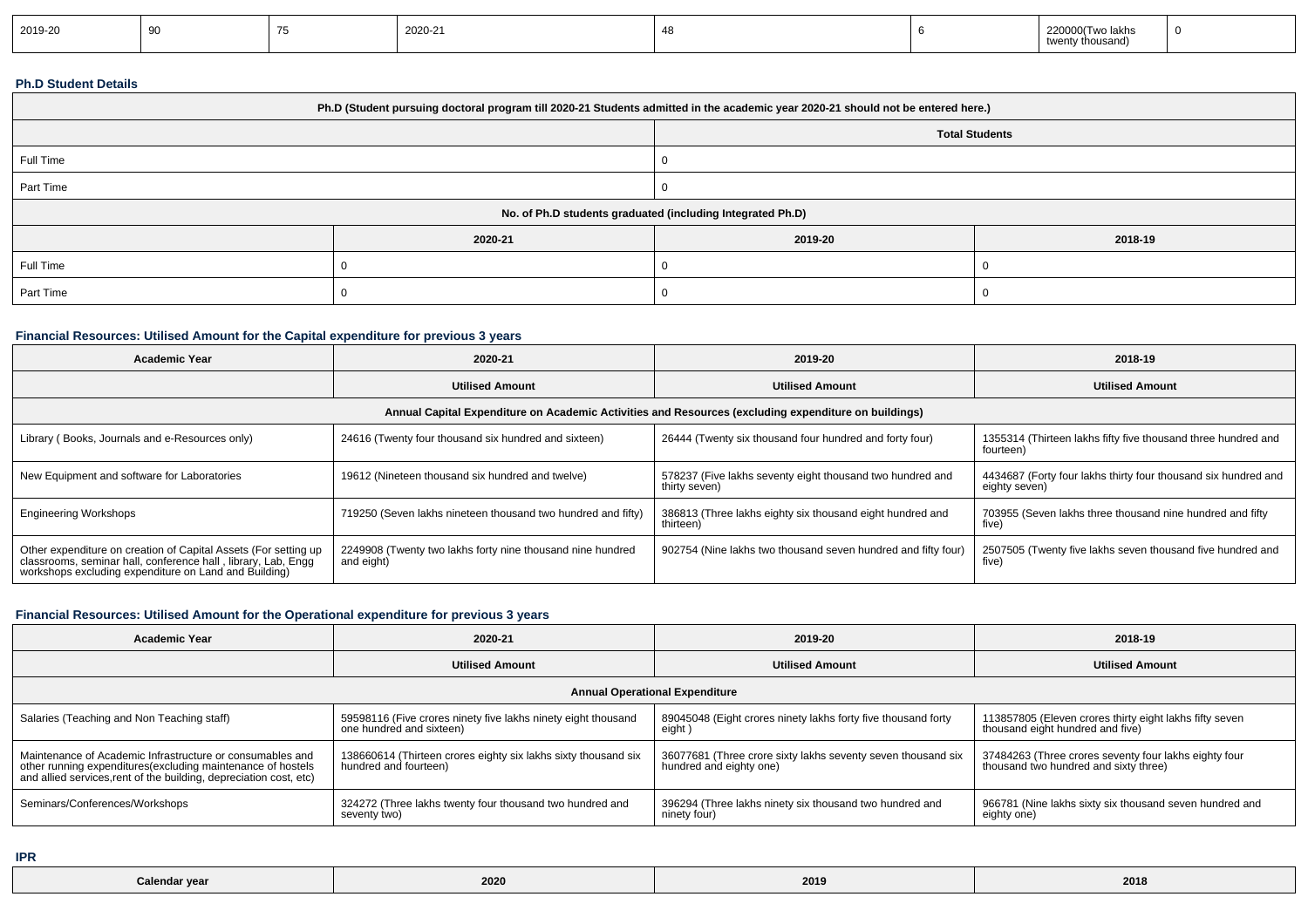| No. of Patents Published |  |  |
|--------------------------|--|--|
| No. of Patents Granted   |  |  |

#### **Sponsored Research Details**

| <b>Financial Year</b>                    | 2020-21                        | 2019-20          | 2018-19                             |
|------------------------------------------|--------------------------------|------------------|-------------------------------------|
| Total no. of Sponsored Projects          |                                |                  |                                     |
| Total no. of Funding Agencies            |                                |                  |                                     |
| Total Amount Received (Amount in Rupees) | 581000                         | 2100000          | 1327000                             |
| Amount Received in Words                 | Five lakhs eighty one thousand | Twenty one lakhs | Thirteen lakhs twentyseven thousand |

### **Consultancy Project Details**

| <b>Financial Year</b>                    | 2020-21                      | 2019-20                       | 2018-19                         |
|------------------------------------------|------------------------------|-------------------------------|---------------------------------|
| Total no. of Consultancy Projects        |                              |                               | 26                              |
| Total no. of Client Organizations        |                              |                               |                                 |
| Total Amount Received (Amount in Rupees) | 1650000                      | 446000                        | 1519000                         |
| Amount Received in Words                 | Sixteen lakhs fifty thousand | Four lakhs forty six thousand | Fifteen lakhs nineteen thousand |

### **PCS Facilities: Facilities of physically challenged students**

| 1. Do your institution buildings have Lifts/Ramps?                                                                                                         | Yes, more than 60% of the buildings |
|------------------------------------------------------------------------------------------------------------------------------------------------------------|-------------------------------------|
| 2. Do your institution have provision for walking aids, including wheelchairs and transportation from one building to another for<br>handicapped students? | Yes                                 |
| 3. Do your institution buildings have specially designed toilets for handicapped students?                                                                 | Yes, more than 60% of the buildings |

### **Faculty Details**

| <b>Srno</b> | Name                                             | Age | Designation                | Gender | Qualification | <b>Experience (In</b><br>Months) | <b>Currently working</b><br>with institution? | <b>Joining Date</b> | <b>Leaving Date</b>      | <b>Association type</b> |
|-------------|--------------------------------------------------|-----|----------------------------|--------|---------------|----------------------------------|-----------------------------------------------|---------------------|--------------------------|-------------------------|
|             | <b>BHUVANESWARI</b>                              | 33  | <b>Assistant Professor</b> | Female | M.Sc.         | 20                               | No                                            | 25-10-2010          | 16-06-2011               | Regular                 |
|             | C LAVANYA                                        | 33  | <b>Assistant Professor</b> | Female | M.Tech        | 62                               | No                                            | 02-12-2010          | 16-08-2011               | Regular                 |
| 3           | <b>DASARI</b><br>JANARDHANA RAO                  | 36  | <b>Assistant Professor</b> | Male   | M.Tech        | 120                              | No                                            | 12-12-2011          | 23-06-2014               | Regular                 |
|             | <b>G SREDHAR</b><br><b>KUMAR</b>                 | 37  | <b>Assistant Professor</b> | Male   | M.Tech        | 134                              | <b>No</b>                                     | 07-06-2010          | 26-05-2011               | Regular                 |
|             | K SANDEEP                                        | 36  | Associate Professor        | Male   | M.Tech        | 166                              | Yes                                           | 10-06-2011          | $\sim$                   | Regular                 |
| 6           | <b>KURAPATI BALA</b><br><b>CHANDRA</b><br>PRASAD | 37  | <b>Assistant Professor</b> | Male   | M.Sc.         | 164                              | Yes                                           | 19-09-2013          | $\sim$                   | Regular                 |
|             | <b>MARPUDI</b><br><b>VENKATA SWAMY</b>           | 33  | <b>Assistant Professor</b> | Male   | M.Tech        | 92                               | No                                            | 12-08-2012          | 01-11-2019               | Regular                 |
| 8           | <b>NAGASURI</b><br>PRIYANKA                      | 28  | <b>Assistant Professor</b> | Male   | M.Tech        | 74                               | Yes                                           | 26-10-2016          | $\overline{\phantom{a}}$ | Regular                 |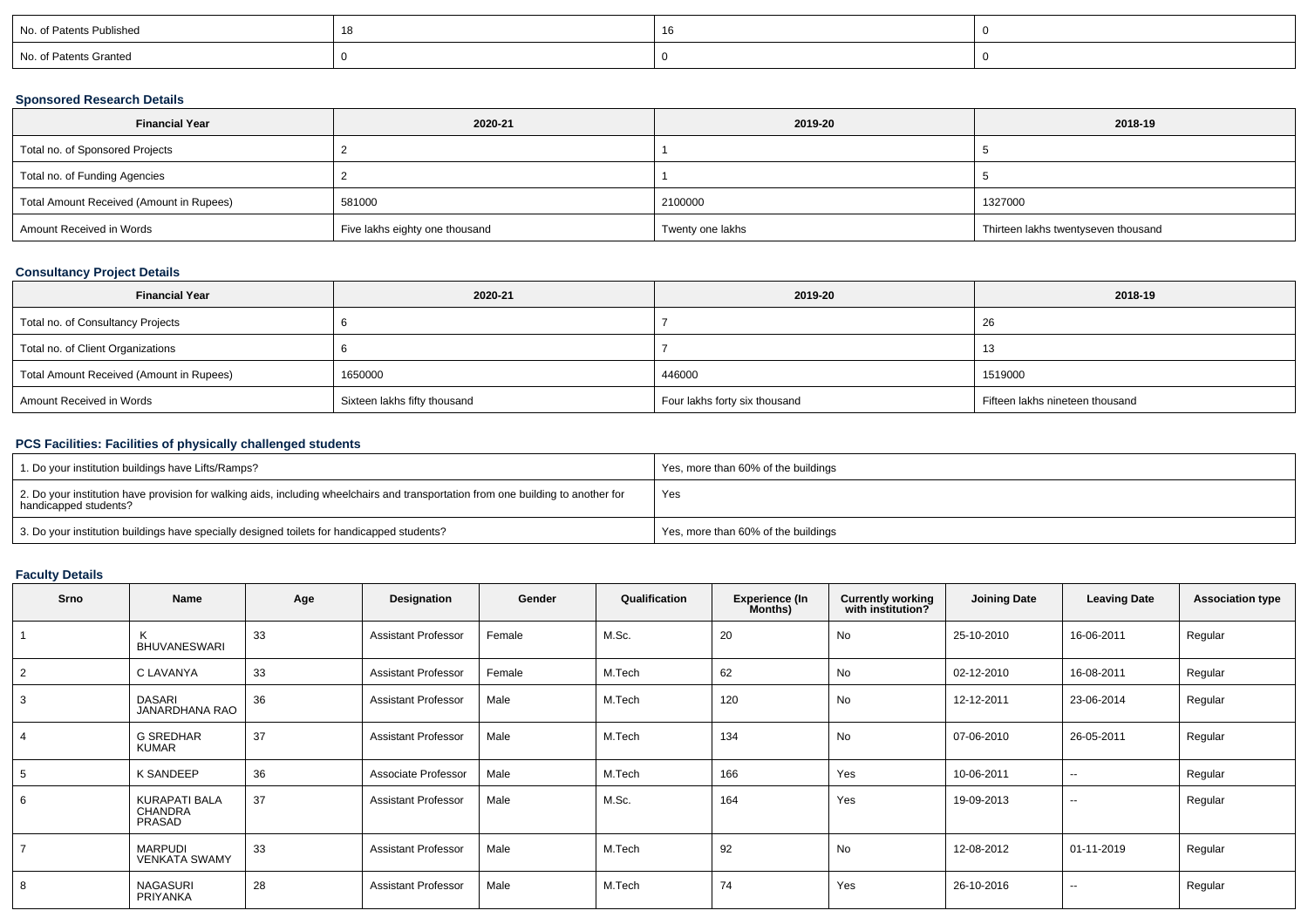| 9  | PATAN MOBEENA                                         | 28 | <b>Assistant Professor</b> | Female | <b>B.Tech</b> | 65  | No  | 23-09-2014 | 12-09-2015               | Regular |
|----|-------------------------------------------------------|----|----------------------------|--------|---------------|-----|-----|------------|--------------------------|---------|
| 10 | RV Bhargavi                                           | 29 | <b>Assistant Professor</b> | Female | M.Tech        | 71  | No  | 13-05-2017 | 24-07-2018               | Regular |
| 11 | SINGAMSETTY<br><b>SREE SAI SWETHA</b>                 | 27 | <b>Assistant Professor</b> | Female | M.Tech        | 60  | No  | 01-11-2017 | 31-08-2018               | Regular |
| 12 | THOTA MURALI<br><b>KRISHNA</b>                        | 50 | Associate Professor        | Male   | M.Tech        | 165 | No  | 18-04-2012 | 24-12-2015               | Regular |
| 13 | Y Vedasree                                            | 36 | <b>Assistant Professor</b> | Female | M.A           | 118 | No  | 01-06-2017 | 29-06-2019               | Regular |
| 14 | AMBURI PRUDHVI<br><b>KRISHNA</b>                      | 33 | <b>Assistant Professor</b> | Male   | M.Tech        | 128 | Yes | 09-06-2016 |                          | Regular |
| 15 | <b>BANA VEERENDRA</b>                                 | 32 | <b>Assistant Professor</b> | Male   | M.Tech        | 94  | No  | 06-01-2015 | 15-04-2016               | Regular |
| 16 | CHINNAPUREDDY<br>KOTI REDDY                           | 37 | <b>Assistant Professor</b> | Male   | M.Sc.         | 104 | No  | 17-10-2013 | 18-05-2021               | Regular |
| 17 | Dr Rama<br>Chaithanya<br>Tanguturi                    | 35 | Professor                  | Male   | Ph.D          | 132 | Yes | 04-01-2016 |                          | Regular |
| 18 | J PALLAVI                                             | 35 | <b>Assistant Professor</b> | Female | M.Sc.         | 94  | No  | 02-01-2017 | 30-09-2020               | Regular |
| 19 | KATRAGADDA<br><b>VENKATA</b><br>NARAYANA              | 37 | Associate Professor        | Male   | M.Tech        | 141 | Yes | 06-05-2010 |                          | Regular |
| 20 | M V AJAY KUMAR                                        | 31 | <b>Assistant Professor</b> | Male   | M.Tech        | 98  | No  | 22-09-2014 | 28-11-2015               | Regular |
| 21 | N KRISHNAVENI                                         | 34 | <b>Assistant Professor</b> | Female | M.Tech        | 104 | No  | 01-05-2017 | 18-11-2017               | Regular |
| 22 | P SIVA KRISHNA                                        | 36 | <b>Assistant Professor</b> | Male   | M.Tech        | 129 | Yes | 06-05-2013 |                          | Regular |
| 23 | <b>SANNIBOINA</b><br>PRASANTHI                        | 31 | <b>Assistant Professor</b> | Female | M.Tech        | 87  | No  | 02-12-2010 | 07-04-2013               | Regular |
| 24 | Dr SRINIVASARAO<br>MADALA                             | 34 | Associate Professor        | Male   | Ph.D          | 132 | Yes | 06-03-2014 | $\overline{\phantom{a}}$ | Regular |
| 25 | A TIRUMALA RAO                                        | 30 | <b>Assistant Professor</b> | Male   | M.Tech        | 70  | No  | 14-05-2015 | 18-05-2018               | Regular |
| 26 | CH JANARDHAN                                          | 33 | <b>Assistant Professor</b> | Male   | M.Tech        | 95  | No  | 01-05-2017 | 30-06-2019               | Regular |
| 27 | Dr BANDARU<br>PURNA CHANDRA<br><b>RAO</b>             | 42 | Associate Professor        | Male   | Ph.D          | 226 | No  | 04-12-2017 | 10-08-2021               | Regular |
| 28 | LAKSHMI<br>PRASANNA REDDY<br>POLAMREDDY               | 36 | <b>Assistant Professor</b> | Female | M.Tech        | 104 | No  | 01-03-2017 | 30-04-2019               | Regular |
| 29 | MEESALA SAI<br>KISHORE                                | 30 | Assistant Professor        | Male   | M.Tech        | 70  | No  | 06-01-2016 | 31-10-2017               | Regular |
| 30 | SIVAPURAM<br><b>VENKATA NAGA</b><br><b>ANIL VAMSI</b> | 28 | <b>Assistant Professor</b> | Male   | M.Tech        | 57  | No  | 21-11-2016 | 20-02-2021               | Regular |
| 31 | ANNAM SUHASINI                                        | 30 | Associate Professor        | Female | M.A           | 88  | Yes | 27-01-2020 | н.                       | Regular |
| 32 | <b>BOBBILI</b><br>VENKATESWARLU                       | 40 | <b>Assistant Professor</b> | Female | M.Sc.         | 140 | No  | 15-09-2014 | 30-04-2018               | Regular |
| 33 | D N R PRASAD                                          | 38 | <b>Assistant Professor</b> | Male   | M.Sc.         | 187 | No  | 01-06-2014 | 29-06-2019               | Regular |
| 34 | G<br><b>BALANAGIREDDY</b>                             | 36 | Associate Professor        | Male   | M.Tech        | 150 | Yes | 28-09-2020 | --                       | Regular |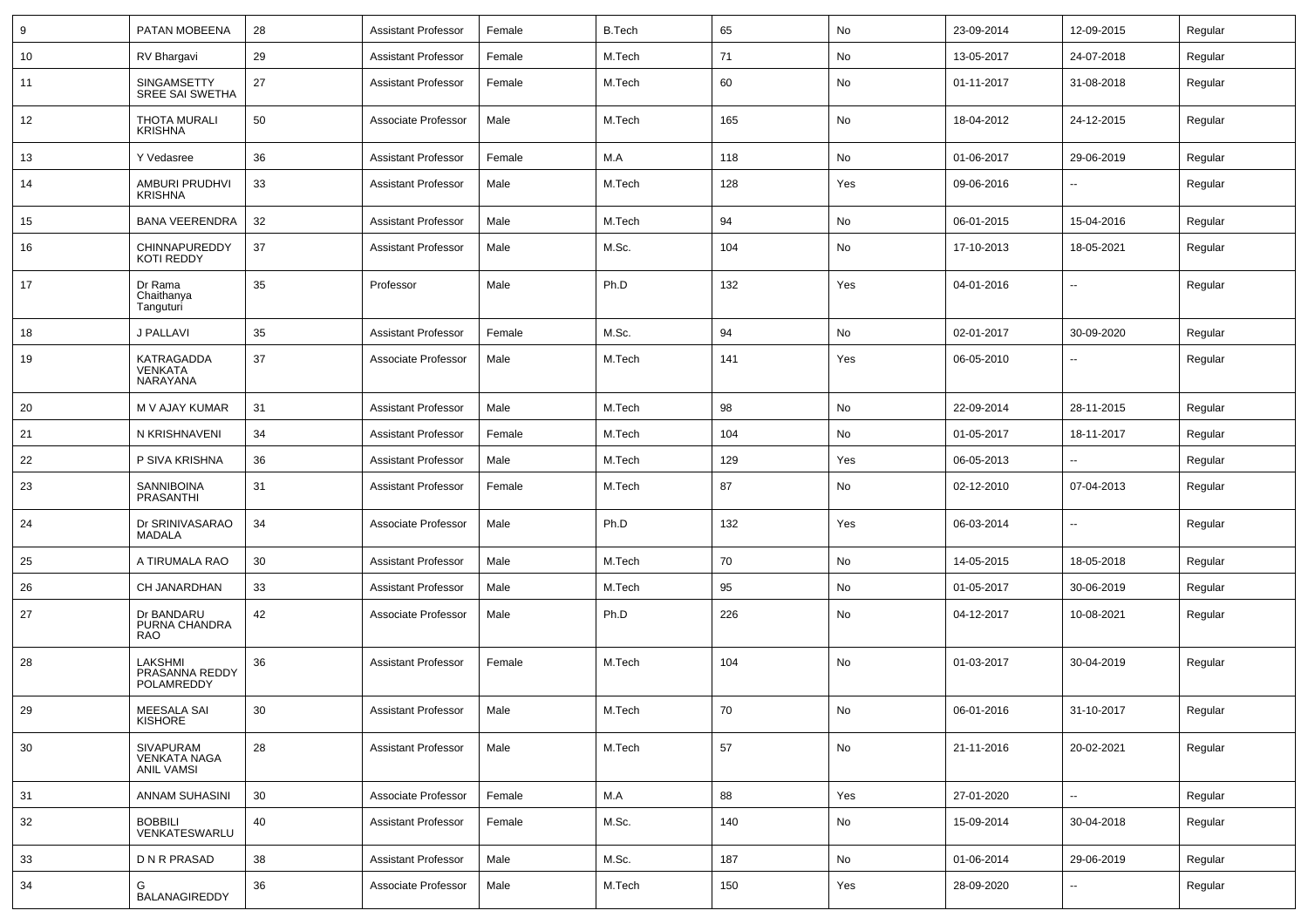| 35 | <b>MANDADI HARI</b><br><b>BABU</b>      | 28 | <b>Assistant Professor</b> | Male   | M.Tech | 68  | No  | 01-05-2017 | 16-02-2019               | Regular |
|----|-----------------------------------------|----|----------------------------|--------|--------|-----|-----|------------|--------------------------|---------|
| 36 | N V BINDHU PRIYA                        | 29 | <b>Assistant Professor</b> | Female | M.Tech | 70  | No  | 12-06-2017 | 30-06-2018               | Regular |
| 37 | PAPPULA RAVI<br>KUMAR                   | 38 | <b>Assistant Professor</b> | Male   | M.Tech | 128 | No  | 23-05-2016 | 30-08-2021               | Regular |
| 38 | <b>BHARATHULA</b><br>SUBRAHMANYAM       | 41 | <b>Assistant Professor</b> | Male   | M.Sc.  | 165 | No  | 08-08-2011 | 30-08-2018               | Regular |
| 39 | E Jyothirmayee                          | 53 | <b>Assistant Professor</b> | Female | M.A    | 269 | No  | 13-06-2013 | 31-10-2018               | Regular |
| 40 | <b>JYOTI PRAKASH</b><br><b>BHOL</b>     | 55 | Associate Professor        | Male   | M.Tech | 370 | No  | 05-05-2017 | 31-05-2018               | Regular |
| 41 | KOLLAM KALPANA                          | 32 | <b>Assistant Professor</b> | Female | M.Tech | 84  | Yes | 15-06-2016 | $\overline{\phantom{a}}$ | Regular |
| 42 | N RAMBABU                               | 35 | <b>Assistant Professor</b> | Male   | M.Tech | 116 | Yes | 01-05-2017 | $\overline{\phantom{a}}$ | Regular |
| 43 | YRK<br>PARAMAHAMSA                      | 57 | Associate Professor        | Male   | M.Tech | 183 | No  | 01-05-2017 | 31-03-2020               | Regular |
| 44 | AMULYA BODDU                            | 29 | <b>Assistant Professor</b> | Female | M.Tech | 60  | No  | 23-09-2015 | 30-08-2018               | Regular |
| 45 | <b>BANDARU VIJAY</b><br><b>CHANDRA</b>  | 34 | <b>Assistant Professor</b> | Male   | M.Tech | 144 | Yes | 15-06-2015 | $\overline{a}$           | Regular |
| 46 | CHINTALAPUDI<br>RAKESH                  | 28 | <b>Assistant Professor</b> | Male   | M.Tech | 74  | No  | 05-06-2017 | 31-08-2018               | Regular |
| 47 | J Pavithra                              | 28 | <b>Assistant Professor</b> | Female | M.E.   | 80  | No  | 05-06-2017 | 05-05-2018               | Regular |
| 48 | <b>MADDELA GOPI</b><br>RAJA             | 27 | <b>Assistant Professor</b> | Male   | M.Tech | 47  | No  | 09-08-2014 | 12-01-2020               | Regular |
| 49 | N MANOGNA                               | 29 | <b>Assistant Professor</b> | Female | M.Tech | 84  | Yes | 13-05-2015 | ⊷.                       | Regular |
| 50 | P SUDHEER<br><b>CHAKRAVARTHI</b>        | 32 | <b>Assistant Professor</b> | Male   | M.Tech | 126 | Yes | 01-05-2017 | --                       | Regular |
| 51 | SANUMURI<br>PARTHA                      | 30 | <b>Assistant Professor</b> | Male   | M.Tech | 80  | No  | 26-12-2014 | 31-10-2017               | Regular |
| 52 | SUDDAPALLI<br><b>SUNEEL KUMAR</b>       | 28 | <b>Assistant Professor</b> | Male   | M.Tech | 81  | No  | 16-04-2015 | 13-05-2016               | Regular |
| 53 | <b>VARLA RANJITH</b><br><b>KUMAR</b>    | 33 | <b>Assistant Professor</b> | Male   | M.Tech | 107 | No  | 05-04-2013 | 30-04-2018               | Regular |
| 54 | <b>BADDIPUDI</b><br><b>SURESH KUMAR</b> | 34 | <b>Assistant Professor</b> | Male   | M.Tech | 108 | Yes | 18-03-2016 | --                       | Regular |
| 55 | Dr M SRI NAGESH                         | 54 | Professor                  | Male   | Ph.D   | 400 | No  | 23-02-2015 | 29-06-2019               | Regular |
| 56 | M GAYATHRI                              | 32 | <b>Assistant Professor</b> | Female | M.Tech | 133 | Yes | 15-10-2015 | Щ,                       | Regular |
| 57 | N ADI NARAYANA                          | 30 | <b>Assistant Professor</b> | Male   | M.Tech | 95  | No  | 07-05-2014 | 31-05-2019               | Regular |
| 58 | P Pragathi                              | 32 | <b>Assistant Professor</b> | Female | M.Tech | 112 | Yes | 01-06-2016 | -−                       | Regular |
| 59 | PUDIPARTHI<br>SRINIVASA RAO             | 34 | <b>Assistant Professor</b> | Female | M.Sc.  | 109 | No  | 20-02-2014 | 29-06-2019               | Regular |
| 60 | SHADRAK BABU<br>KATTA                   | 37 | <b>Assistant Professor</b> | Male   | M.Tech | 152 | No  | 11-10-2014 | 22-10-2016               | Regular |
| 61 | VEMULA VEERA<br>RAGHAVULU               | 33 | <b>Assistant Professor</b> | Male   | M.Tech | 132 | Yes | 06-02-2011 | $\sim$                   | Regular |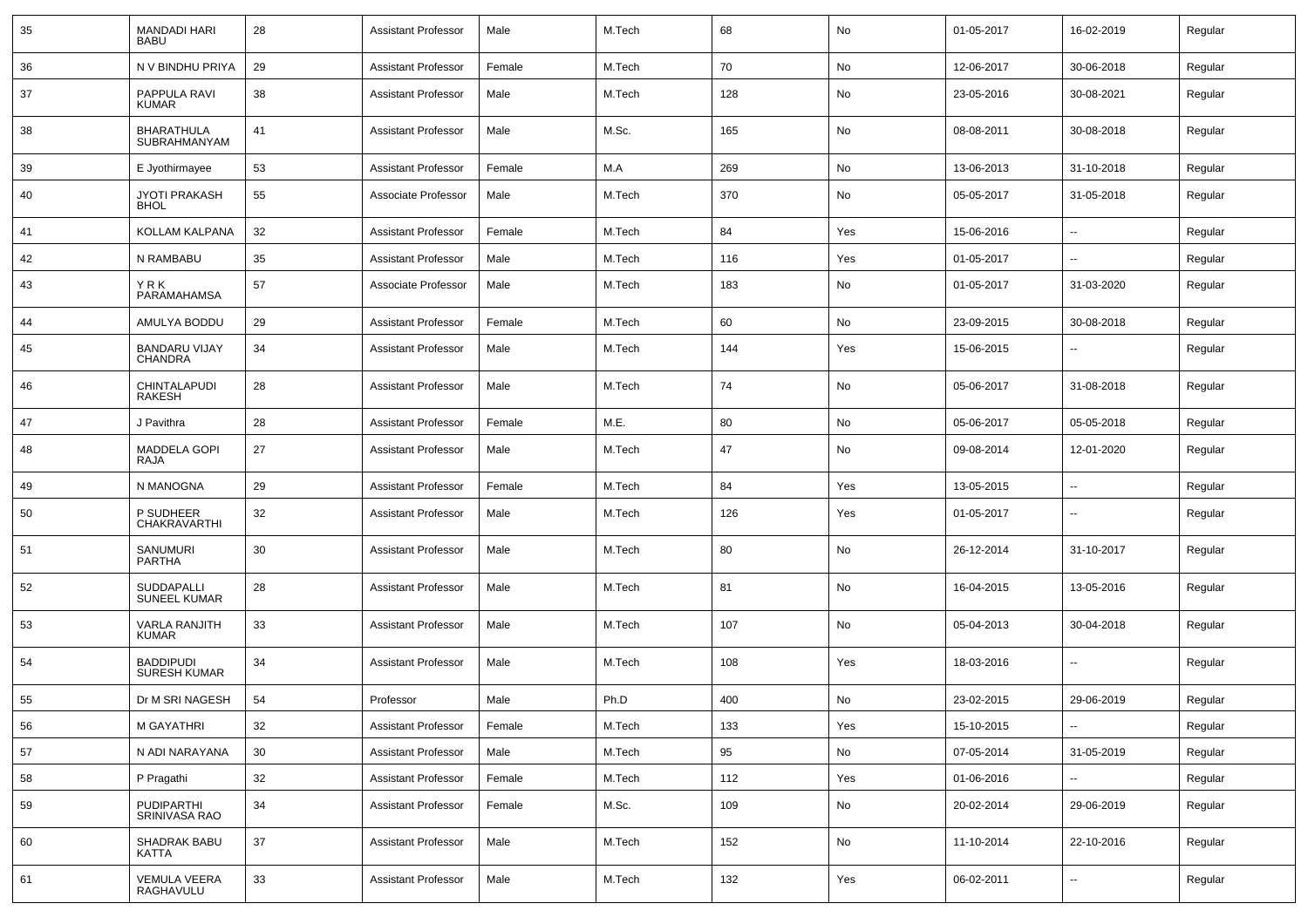| 62 | <b>BADDELA HARI</b><br><b>BABU</b>    | 37 | <b>Assistant Professor</b> | Male   | M.Sc.  | 164 | Yes | 20-07-2009 | --                       | Regular |
|----|---------------------------------------|----|----------------------------|--------|--------|-----|-----|------------|--------------------------|---------|
| 63 | I Madhusudhan Rao                     | 47 | <b>Assistant Professor</b> | Male   | MP.Ed. | 226 | Yes | 23-04-2015 | $\sim$                   | Regular |
| 64 | <b>KANKIPATI</b><br><b>SUBBARAO</b>   | 38 | <b>Assistant Professor</b> | Male   | M.Sc.  | 116 | Yes | 06-03-2014 | --                       | Regular |
| 65 | M Chaitanya<br>Bharathi               | 34 | <b>Assistant Professor</b> | Female | M.Tech | 57  | Yes | 28-09-2020 | --                       | Regular |
| 66 | <b>MUDRABOYINA</b><br><b>RAMESH</b>   | 37 | <b>Assistant Professor</b> | Male   | M.A    | 124 | No  | 05-02-2015 | 30-04-2018               | Regular |
| 67 | SAI BABA PILLI                        | 30 | <b>Assistant Professor</b> | Male   | M.Tech | 85  | No  | 07-05-2015 | 15-06-2016               | Regular |
| 68 | SREENIVASULU<br><b>BOLLA</b>          | 32 | <b>Assistant Professor</b> | Male   | M.Tech | 120 | Yes | 01-05-2019 | --                       | Regular |
| 69 | V V V<br><b>DILEEPKUMAR</b>           | 29 | <b>Assistant Professor</b> | Male   | M.Tech | 48  | No  | 15-05-2015 | 30-04-2016               | Regular |
| 70 | N Vaishnavi                           | 36 | <b>Assistant Professor</b> | Female | M.E.   | 149 | Yes | 01-05-2018 | --                       | Regular |
| 71 | M S Manohar                           | 32 | <b>Assistant Professor</b> | Male   | M.Tech | 102 | Yes | 15-11-2018 | --                       | Regular |
| 72 | Dr L Krishna                          | 44 | Professor                  | Male   | Ph.D   | 240 | No  | 05-06-2015 | 31-08-2020               | Regular |
| 73 | D Jyothi                              | 35 | <b>Assistant Professor</b> | Female | M.Sc.  | 156 | Yes | 01-05-2018 |                          | Regular |
| 74 | K Purushothaman                       | 35 | <b>Assistant Professor</b> | Male   | M.E.   | 120 | Yes | 06-01-2018 | $\sim$                   | Regular |
| 75 | T S Krishna Kumar                     | 39 | <b>Assistant Professor</b> | Male   | M.E.   | 182 | No  | 01-06-2018 | 31-10-2019               | Regular |
| 76 | R Hari Prasad                         | 27 | <b>Assistant Professor</b> | Male   | M.Tech | 48  | No  | 23-06-2018 | 19-03-2020               | Regular |
| 77 | KOLLEPALLI<br>Naresh                  | 32 | <b>Assistant Professor</b> | Male   | M.Tech | 96  | Yes | 23-07-2018 |                          | Regular |
| 78 | ANGULURI<br><b>RAMBABU</b>            | 35 | <b>Assistant Professor</b> | Male   | M.LISc | 104 | Yes | 01-09-2009 | ۰.                       | Regular |
| 79 | <b>BHYRAPUNENI</b><br><b>SRIKANTH</b> | 36 | <b>Assistant Professor</b> | Male   | M.Tech | 82  | No  | 07-01-2011 | 31-10-2020               | Regular |
| 80 | CHUNDURI VANI                         | 28 | <b>Assistant Professor</b> | Female | M.Tech | 58  | No  | 01-06-2016 | 31-05-2017               | Regular |
| 81 | <b>MAKKINENI</b><br>VIJAYALAKSHMI     | 34 | <b>Assistant Professor</b> | Female | M.Sc.  | 82  | No  | 26-05-2015 | 30-04-2019               | Regular |
| 82 | N Sasidhar                            | 29 | <b>Assistant Professor</b> | Male   | M.Tech | 56  | No  | 01-11-2017 | 30-06-2018               | Regular |
| 83 | PAMIDI VENKATA<br>RAO                 | 32 | <b>Assistant Professor</b> | Male   | M.Tech | 75  | No  | 04-12-2015 | 30-04-2018               | Regular |
| 84 | <b>RAVI KUMAR</b><br><b>EEMANA</b>    | 33 | <b>Assistant Professor</b> | Male   | M.Tech | 95  | No  | 07-06-2015 | 12-11-2016               | Regular |
| 85 | SHAIK HEENA<br><b>KAUSER</b>          | 30 | <b>Assistant Professor</b> | Female | M.Tech | 84  | Yes | 15-06-2015 | $\sim$                   | Regular |
| 86 | <b>VIKRUTHI SRI</b><br><b>HARSHA</b>  | 36 | <b>Assistant Professor</b> | Male   | M.Tech | 128 | Yes | 01-06-2016 | $\overline{\phantom{a}}$ | Regular |
| 87 | AKULA<br>AMRUTAVALLI                  | 33 | <b>Assistant Professor</b> | Female | M.Tech | 98  | Yes | 01-05-2013 | $\ddot{\phantom{a}}$     | Regular |
| 88 | <b>B V MAHESWARA</b><br><b>RAO</b>    | 39 | <b>Assistant Professor</b> | Male   | M.Sc.  | 95  | No  | 15-07-2014 | 23-05-2015               | Regular |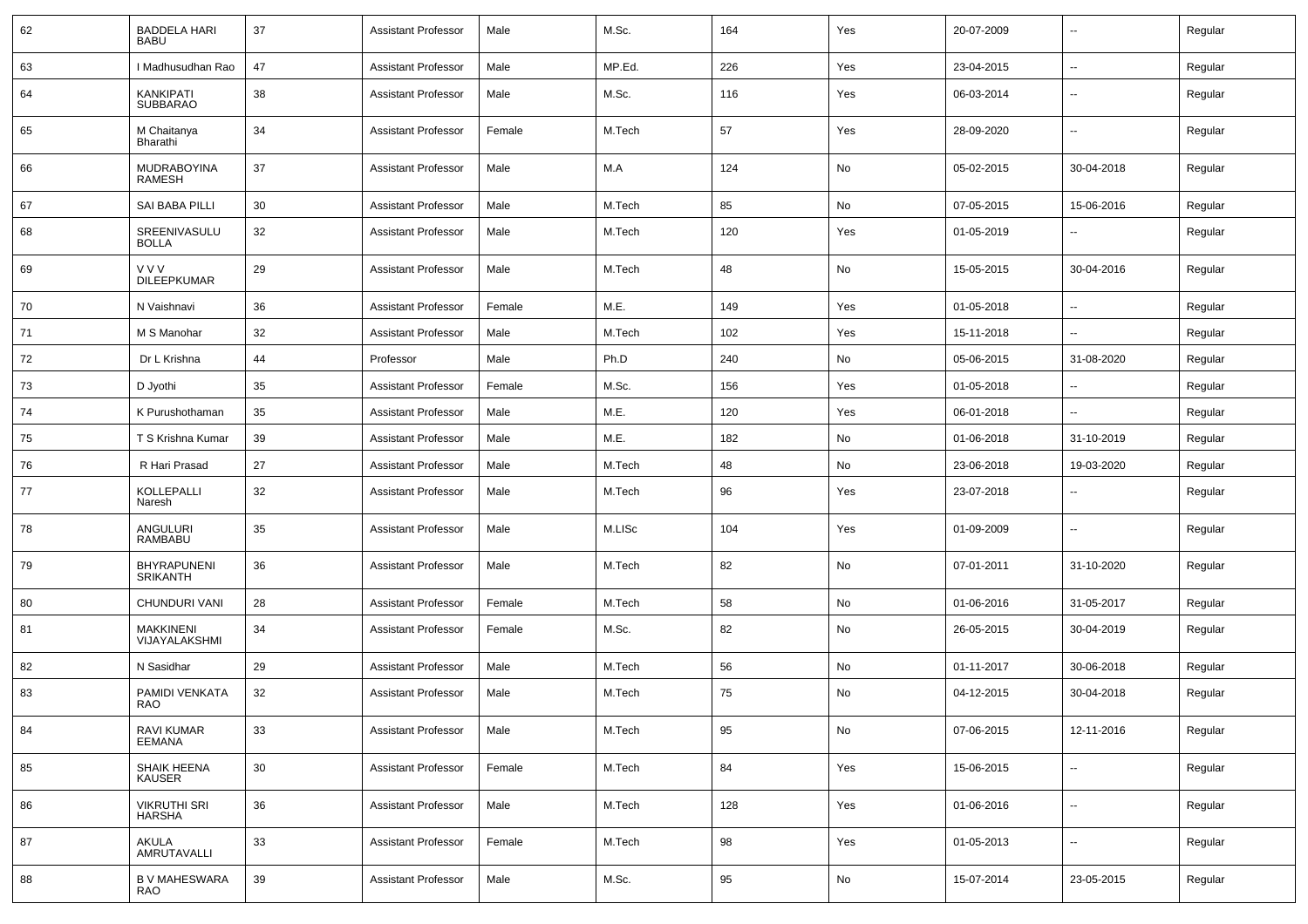| 89  | CH SOWMYA                                                | 27 | <b>Assistant Professor</b> | Female | M.Tech        | 35  | No  | 06-02-2015 | 07-05-2016               | Regular             |
|-----|----------------------------------------------------------|----|----------------------------|--------|---------------|-----|-----|------------|--------------------------|---------------------|
| 90  | Dr D PRABAKARA<br><b>RAO</b>                             | 65 | Professor                  | Male   | Ph.D          | 352 | No  | 20-05-2014 | 31-01-2018               | Adhoc / Contractual |
| 91  | <b>GOPU GANESH</b><br><b>NAIDU</b>                       | 31 | <b>Assistant Professor</b> | Male   | M.Tech        | 116 | Yes | 19-05-2012 | $\overline{\phantom{a}}$ | Regular             |
| 92  | KAKI ARUNA<br><b>SANTHI</b>                              | 37 | Associate Professor        | Female | M.Tech        | 152 | No  | 20-06-2012 | 12-07-2021               | Regular             |
| 93  | O Sri rupa devi                                          | 36 | <b>Assistant Professor</b> | Female | M.Sc.         | 93  | No  | 01-06-2016 | 30-08-2018               | Regular             |
| 94  | PONNALA RUTH<br>PRIYANKA                                 | 31 | <b>Assistant Professor</b> | Female | M.Tech        | 116 | No  | 01-06-2016 | 30-06-2021               | Regular             |
| 95  | SK SABEENA                                               | 27 | <b>Assistant Professor</b> | Female | M.Tech        | 36  | Yes | 20-11-2017 | $\overline{\phantom{a}}$ | Regular             |
| 96  | V PRIYANAKA                                              | 29 | <b>Assistant Professor</b> | Female | M.Tech        | 90  | No  | 20-06-2013 | 02-08-2021               | Regular             |
| 97  | <b>BOMALLA</b><br><b>MADHAVI LAKSHMI</b>                 | 39 | <b>Assistant Professor</b> | Female | M.Sc.         | 128 | No  | 02-06-2014 | 30-06-2016               | Regular             |
| 98  | <b>DAMACHARLA</b><br><b>VENKATA SUNEEL</b>               | 26 | <b>Assistant Professor</b> | Male   | <b>B.Tech</b> | 48  | No  | 01-09-2016 | 28-11-2020               | Regular             |
| 99  | <b>K NAGARAJU</b>                                        | 31 | <b>Assistant Professor</b> | Male   | M.Tech        | 54  | Yes | 02-11-2015 | $\ddotsc$                | Regular             |
| 100 | KOTECHARLA SRI<br>HARSHA                                 | 35 | <b>Assistant Professor</b> | Male   | M.Tech        | 127 | No  | 06-01-2015 | 31-05-2017               | Regular             |
| 101 | MANJULA KAVADI                                           | 50 | Associate Professor        | Female | M.Tech        | 183 | No  | 08-12-2015 | 15-11-2016               | Regular             |
| 102 | <b>PASUPULETI</b><br><b>MURAHARIKRISHN</b>               | 29 | <b>Assistant Professor</b> | Male   | M.Tech        | 45  | No  | 17-11-2016 | 31-08-2020               | Regular             |
| 103 | <b>REDDICHERLA</b><br><b>JOSEPH VARA</b><br><b>KUMAR</b> | 59 | <b>Assistant Professor</b> | Male   | M.A           | 192 | No  | 07-01-2015 | 30-04-2017               | Regular             |
| 104 | SHARIEF MD                                               | 32 | <b>Assistant Professor</b> | Male   | M.Tech        | 126 | Yes | 05-12-2015 | $\ddotsc$                | Regular             |
| 105 | <b>THAMMINENI</b><br>SRINIVASULU                         | 36 | <b>Assistant Professor</b> | Male   | M.Sc.         | 135 | No  | 05-09-2014 | 30-04-2018               | Regular             |
| 106 | ANANDAM<br>DAVARAPALLI                                   | 40 | Associate Professor        | Male   | M.Tech        | 129 | Yes | 06-02-2014 | $\overline{\phantom{a}}$ | Regular             |
| 107 | <b>BATCHANABOYYIN</b><br>A M RAO                         | 41 | Associate Professor        | Male   | M.Tech        | 210 | No  | 15-12-2010 | 12-07-2015               | Regular             |
| 108 | JEEVANADAM<br>JONNALAGADDA                               | 29 | <b>Assistant Professor</b> | Male   | M.Tech        | 58  | No  | 04-11-2015 | 12-05-2016               | Regular             |
| 109 | <b>KHAIRUNNISA</b><br><b>SHAIK</b>                       | 36 | <b>Assistant Professor</b> | Female | M.A           | 114 | No  | 06-02-2014 | 22-05-2015               | Regular             |
| 110 | MADDERLA<br>CHIRANJEEVI                                  | 31 | <b>Assistant Professor</b> | Male   | M.Tech        | 108 | Yes | 01-06-2017 | $\ddotsc$                | Regular             |
| 111 | P V RAJASEKHAR                                           | 29 | <b>Assistant Professor</b> | Male   | M.Tech        | 54  | Yes | 06-03-2019 | Ξ.                       | Regular             |
| 112 | RAJIV REDDY<br><b>BOMMU</b>                              | 32 | <b>Assistant Professor</b> | Male   | M.Tech        | 82  | No  | 19-07-2015 | 15-06-2016               | Regular             |
| 113 | SD SHAHINA                                               | 40 | <b>Assistant Professor</b> | Female | M.Tech        | 137 | No  | 01-05-2017 | 22-05-2018               | Regular             |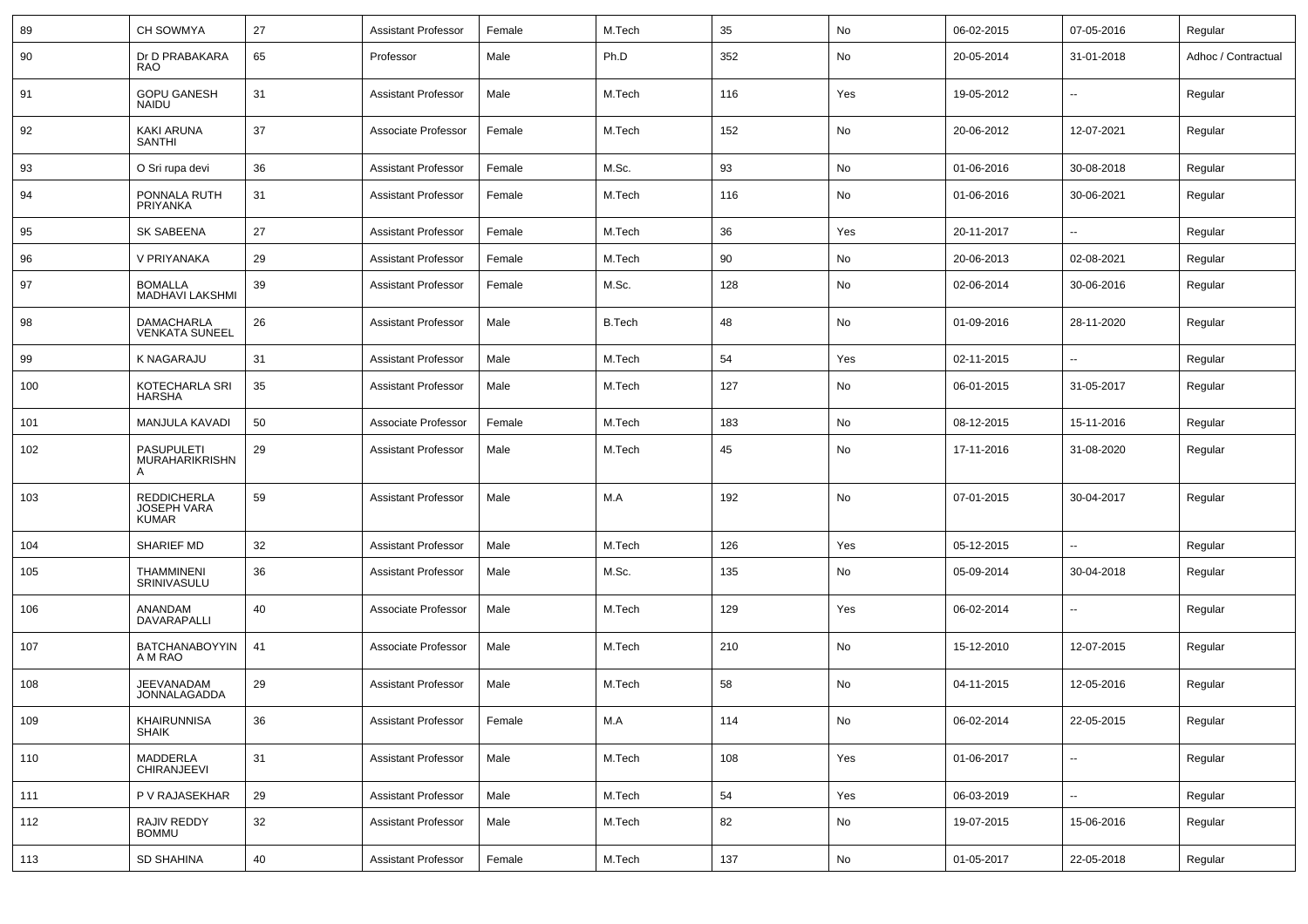| 114 | KATRAGADDA<br><b>SUDHEER</b><br><b>CHAKRAVARTHY</b> | 35 | <b>Assistant Professor</b> | Male   | M.Tech    | 149 | Yes | 21-05-2015 |                          | Regular |
|-----|-----------------------------------------------------|----|----------------------------|--------|-----------|-----|-----|------------|--------------------------|---------|
| 115 | <b>VELLATURI GOPI</b><br><b>KRISHNA</b>             | 34 | <b>Assistant Professor</b> | Male   | M.Tech    | 134 | Yes | 05-01-2013 | $\overline{\phantom{a}}$ | Regular |
| 116 | AMARA SRAVANI                                       | 32 | <b>Assistant Professor</b> | Female | M.Tech    | 96  | Yes | 18-06-2015 | $\overline{\phantom{a}}$ | Regular |
| 117 | <b>BALAJIP</b>                                      | 35 | <b>Assistant Professor</b> | Male   | M.Tech    | 124 | No  | 01-05-2017 | 30-06-2018               | Regular |
| 118 | Dr P RAMESH                                         | 41 | Professor                  | Male   | Ph.D      | 140 | Yes | 30-07-2015 | --                       | Regular |
| 119 | <b>M SREENATH</b>                                   | 34 | <b>Assistant Professor</b> | Male   | M.Tech    | 83  | No  | 01-05-2017 | 30-05-2018               | Regular |
| 120 | N DURGA<br>PARMESWARA<br><b>RAO</b>                 | 35 | <b>Assistant Professor</b> | Male   | M.Tech    | 84  | Yes | 15-06-2015 |                          | Regular |
| 121 | SAI SUSHEEL<br><b>KURRA</b>                         | 29 | <b>Assistant Professor</b> | Male   | M.Tech    | 58  | No  | 06-01-2015 | 10-04-2019               | Regular |
| 122 | SRIHARI<br><b>BODAPATI</b>                          | 39 | <b>Assistant Professor</b> | Male   | M.Tech    | 158 | No  | 20-11-2017 | 19-05-2018               | Regular |
| 123 | VENKATESWARA<br>RAO S                               | 35 | <b>Assistant Professor</b> | Male   | M.Tech    | 115 | No  | 05-05-2015 | 30-04-2016               | Regular |
| 124 | ALASANDGUTHI<br><b>RAMYASREE</b>                    | 30 | <b>Assistant Professor</b> | Female | M.Tech    | 48  | Yes | 07-01-2019 | $\overline{\phantom{a}}$ | Regular |
| 125 | <b>BVS SASTRY</b>                                   | 52 | Associate Professor        | Male   | M.Tech    | 235 | No  | 06-04-2015 | 23-05-2016               | Regular |
| 126 | CHANDRAPATI<br><b>SRIKRISHNA</b><br>RAJENDRA        | 27 | <b>Assistant Professor</b> | Male   | M.Tech    | 35  | No  | 14-09-2014 | 30-04-2018               | Regular |
| 127 | Dr J V ANAND                                        | 33 | <b>Assistant Professor</b> | Male   | Ph.D      | 70  | No  | 01-05-2017 | 30-01-2021               | Regular |
| 128 | KALLURI<br>VENKATESWARLU                            | 34 | Associate Professor        | Male   | M.Tech    | 156 | Yes | 24-06-2009 |                          | Regular |
| 129 | <b>MOUNISHA VAKA</b>                                | 28 | <b>Assistant Professor</b> | Female | M.Tech    | 56  | No  | 07-03-2015 | 15-10-2016               | Regular |
| 130 | P Bhargavi                                          | 28 | <b>Assistant Professor</b> | Male   | M.Sc(Phy) | 75  | No  | 31-07-2017 | 30-08-2018               | Regular |
| 131 | SADINENI ASHA<br>RANI                               | 29 | <b>Assistant Professor</b> | Female | M.Tech    | 58  | No  | 27-08-2015 | 25-03-2017               | Regular |
| 132 | SRAVAN<br>PARVATHA REDDY                            | 29 | <b>Assistant Professor</b> | Male   | M.Tech    | 70  | Yes | 01-12-2020 | $\overline{\phantom{a}}$ | Regular |
| 133 | V Rushendramani                                     | 28 | <b>Assistant Professor</b> | Male   | M.Tech    | 88  | Yes | 01-09-2018 | --                       | Regular |
| 134 | A Sujana                                            | 28 | <b>Assistant Professor</b> | Female | M.Tech    | 71  | Yes | 20-05-2016 | --                       | Regular |
| 135 | <b>B SIVAPRASAD</b>                                 | 38 | Associate Professor        | Male   | M.Tech    | 183 | No  | 06-06-2011 | 30-03-2019               | Regular |
| 136 | GOGULAMOODI<br>KOTIREDDY                            | 36 | <b>Assistant Professor</b> | Male   | M.Tech    | 144 | Yes | 10-12-2015 | --                       | Regular |
| 137 | K Venkatesh                                         | 31 | <b>Assistant Professor</b> | Male   | M.Tech    | 89  | No  | 01-05-2017 | 30-06-2018               | Regular |
| 138 | LAKSHMI<br>NARAYANA                                 | 27 | <b>Assistant Professor</b> | Male   | M.Tech    | 53  | No  | 06-10-2015 | 30-04-2017               | Regular |
| 139 | SAI NATH K                                          | 30 | <b>Assistant Professor</b> | Male   | M.Tech    | 68  | No  | 06-12-2015 | 31-10-2016               | Regular |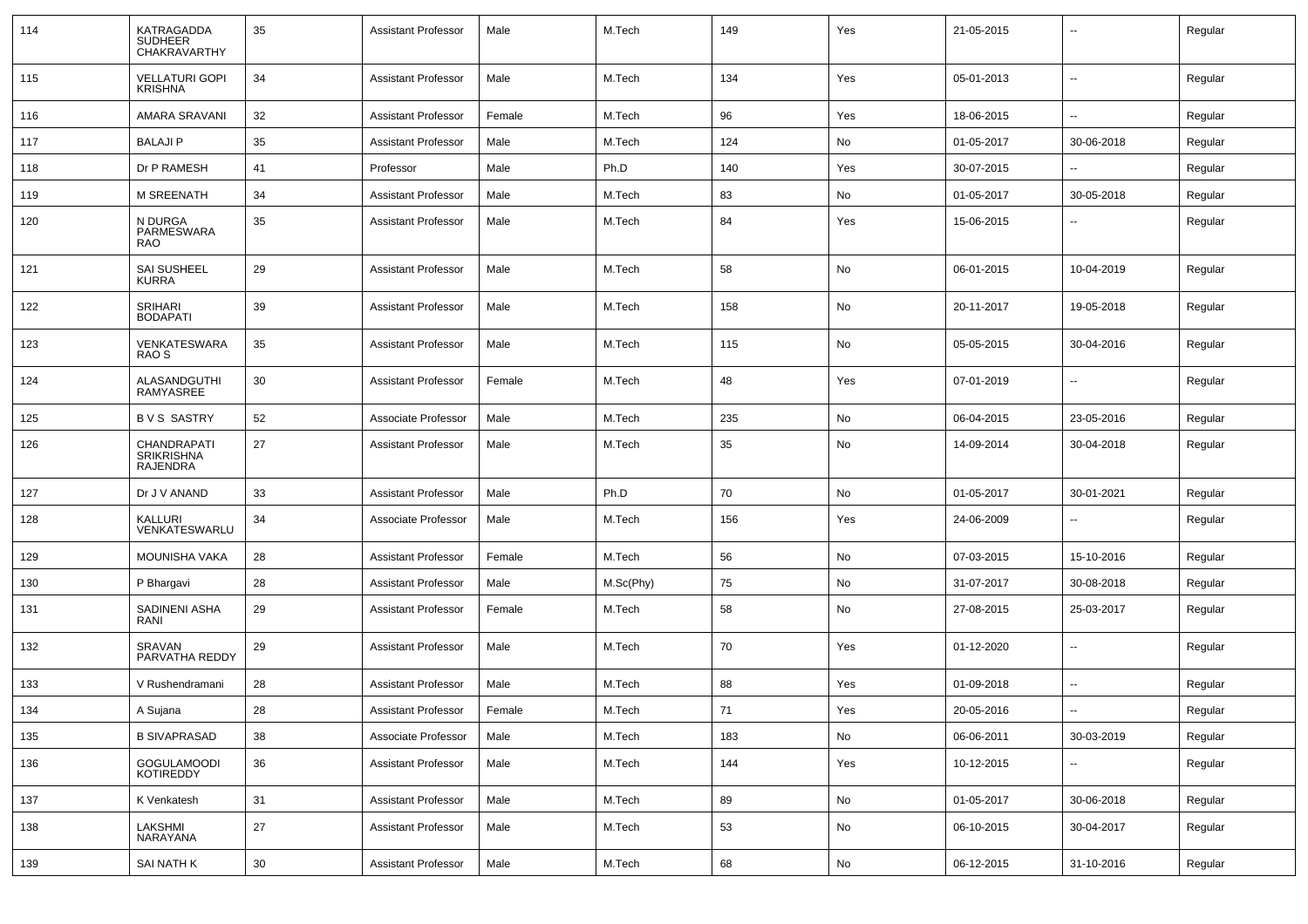| 140 | SRI SAI CHARAN<br><b>NAIDU</b>           | 31     | <b>Assistant Professor</b> | Male   | M.Tech | 83  | Yes | 10-04-2017 | $\overline{\phantom{a}}$ | Regular |
|-----|------------------------------------------|--------|----------------------------|--------|--------|-----|-----|------------|--------------------------|---------|
| 141 | V Vema Reddy                             | 30     | <b>Assistant Professor</b> | Male   | MP.Ed. | 83  | No  | 06-01-2016 | 30-08-2018               | Regular |
| 142 | CH D V Sai Kumar                         | 28     | <b>Assistant Professor</b> | Male   | M.Sc.  | 70  | Yes | 19-09-2019 | $\overline{\phantom{a}}$ | Regular |
| 143 | DEVARAPALLI<br>JANARDHAN<br><b>REDDY</b> | 32     | <b>Assistant Professor</b> | Male   | M.Tech | 115 | Yes | 23-05-2013 | --                       | Regular |
| 144 | K VENKATA<br>SASIDHAR                    | 30     | <b>Assistant Professor</b> | Male   | M.Tech | 82  | No  | 10-04-2017 | 30-09-2018               | Regular |
| 145 | <b>MEDA RAJESH</b><br><b>KUMAR</b>       | 29     | <b>Assistant Professor</b> | Male   | M.Tech | 74  | Yes | 01-06-2016 | -−                       | Regular |
| 146 | NEELANKANTAM<br>NAGA SWETHA              | 34     | <b>Assistant Professor</b> | Female | M.A    | 83  | No  | 30-10-2014 | 07-04-2018               | Regular |
| 147 | PERAM VENKATA<br>RAMANA REDDY            | 35     | <b>Assistant Professor</b> | Male   | M.Tech | 125 | No  | 01-06-2016 | 30-06-2018               | Regular |
| 148 | <b>S RAJESH</b>                          | 34     | <b>Assistant Professor</b> | Male   | M.Tech | 92  | No  | 01-10-2015 | 31-12-2017               | Regular |
| 149 | UDAY KUMAR<br>KARNA                      | 43     | <b>Assistant Professor</b> | Male   | M.Tech | 182 | No  | 04-11-2015 | 30-06-2016               | Regular |
| 150 | YARRAM<br>SRINIVASA REDDY                | 52     | Associate Professor        | Male   | M.Tech | 234 | Yes | 13-03-2013 | ⊷.                       | Regular |
| 151 | Namratha Vilas<br>Sarode                 | 30     | <b>Assistant Professor</b> | Female | M.Tech | 74  | Yes | 09-07-2018 | --                       | Regular |
| 152 | Dr K Arjuna Rao                          | 45     | <b>Assistant Professor</b> | Male   | Ph.D   | 168 | No  | 01-05-2018 | 29-06-2019               | Regular |
| 153 | N Pratyusha                              | 26     | <b>Assistant Professor</b> | Female | M.Sc.  | 28  | No  | 14-06-2018 | 31-05-2019               | Regular |
| 154 | Dr Ranjith Kumar                         | 34     | Associate Professor        | Male   | Ph.D   | 36  | No  | 01-05-2018 | 19-03-2020               | Regular |
| 155 | U Nagaraju                               | 33     | <b>Assistant Professor</b> | Male   | M.Tech | 52  | No  | 06-01-2018 | 30-04-2019               | Regular |
| 156 | P SRINIVASULU                            | 28     | <b>Assistant Professor</b> | Male   | M.Tech | 72  | No  | 12-11-2018 | 19-03-2020               | Regular |
| 157 | MULAKA Madhava<br>Reddy                  | 36     | <b>Assistant Professor</b> | Male   | M.Tech | 151 | Yes | 25-06-2018 | $\overline{\phantom{a}}$ | Regular |
| 158 | PRAVEENKUMAR                             | 27     | <b>Assistant Professor</b> | Male   | M.Tech | 42  | No  | 01-11-2018 | 30-09-2019               | Regular |
| 159 | M Phani kumar                            | 28     | <b>Assistant Professor</b> | Male   | M.Tech | 63  | Yes | 01-09-2018 | --                       | Regular |
| 160 | AMARANTH<br>PALETI                       | 34     | <b>Assistant Professor</b> | Male   | M.Tech | 125 | No  | 06-01-2015 | 30-04-2018               | Regular |
| 161 | BALLIKURA<br>PRISKILLA                   | 30     | <b>Assistant Professor</b> | Female | M.Sc.  | 85  | No  | 11-02-2015 | 17-07-2019               | Regular |
| 162 | CHINNAM<br>GANGADHARA<br><b>RAO</b>      | $30\,$ | <b>Assistant Professor</b> | Male   | M.Tech | 66  | No  | 06-01-2015 | 19-03-2020               | Regular |
| 163 | Dr RAGHU RAM<br>PRADHAN                  | 44     | Professor                  | Male   | Ph.D   | 228 | Yes | 22-05-2017 | $\sim$                   | Regular |
| 164 | KATIREDDY KOTI<br>REDDY                  | 42     | <b>Assistant Professor</b> | Male   | M.Sc.  | 195 | No  | 22-08-2011 | 30-11-2015               | Regular |
| 165 | M Sri Durga vara<br>Prasad               | 29     | <b>Assistant Professor</b> | Male   | M.Tech | 59  | Yes | 01-11-2017 | н.                       | Regular |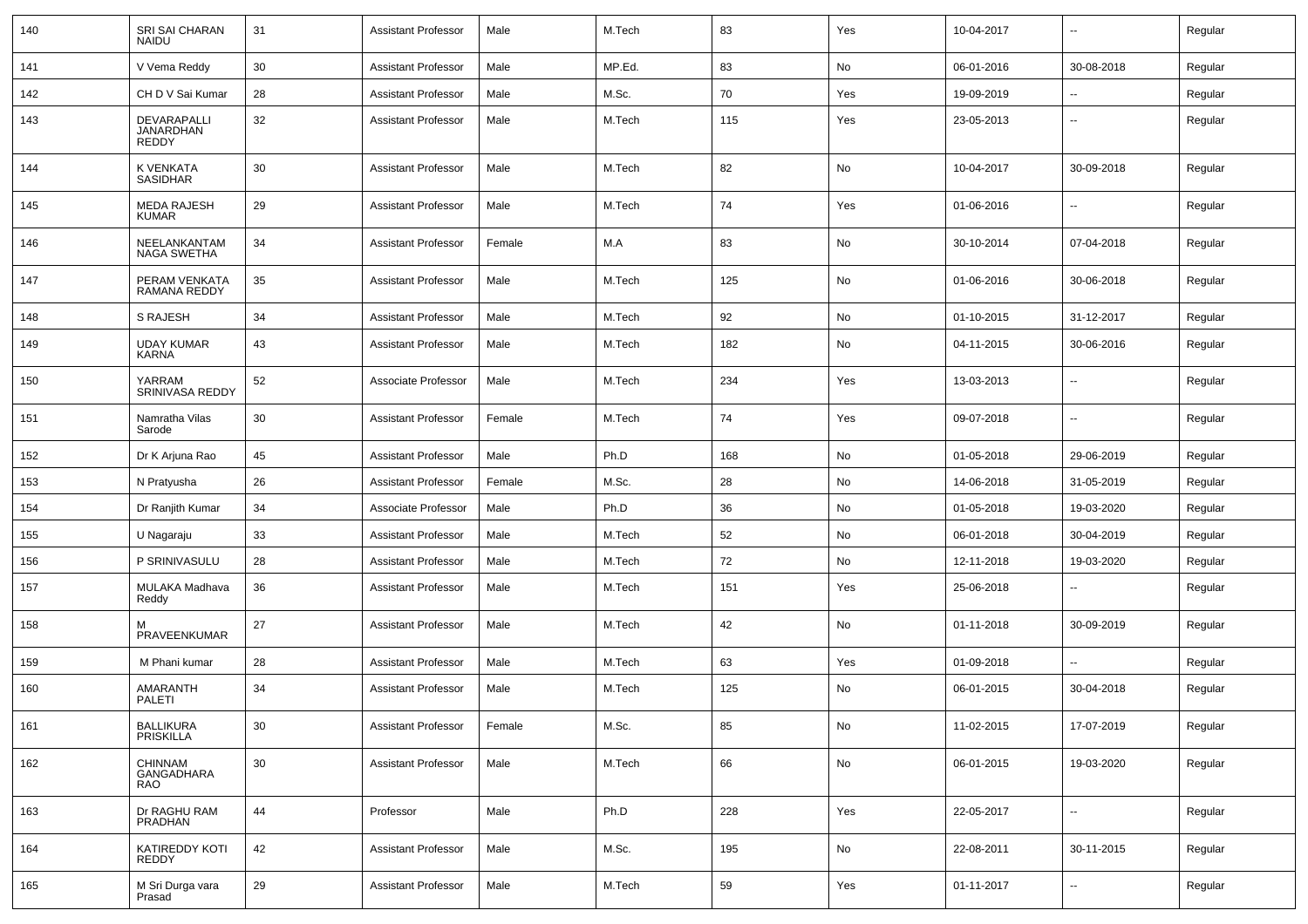| 166 | N GOPINADH                                                  | 39 | <b>Assistant Professor</b> | Male   | M.Tech  | 183 | No  | 21-09-2014 | 28-05-2016               | Regular |
|-----|-------------------------------------------------------------|----|----------------------------|--------|---------|-----|-----|------------|--------------------------|---------|
| 167 | <b>PVK</b><br>SUBRAMANHYAM                                  | 47 | Associate Professor        | Male   | M.Tech  | 192 | No  | 18-11-2017 | 31-08-2019               | Regular |
| 168 | SANIVARAPU<br><b>AMMANNI</b>                                | 44 | <b>Assistant Professor</b> | Female | M. Phil | 241 | No  | 01-02-2010 | 30-06-2016               | Regular |
| 169 | SRIJA VASANTAPU                                             | 27 | <b>Assistant Professor</b> | Female | M.Tech  | 38  | No  | 25-05-2015 | 28-04-2016               | Regular |
| 170 | <b>VALETI MAHESH</b><br><b>BABU</b>                         | 32 | <b>Assistant Professor</b> | Male   | M.Tech  | 124 | No  | 20-05-2013 | 31-05-2019               | Regular |
| 171 | KAMMISETTY<br>LAKSHMI                                       | 54 | <b>Assistant Professor</b> | Female | M.A     | 235 | No  | 01-09-2014 | 31-05-2018               | Regular |
| 172 | <b>B ASHOK KUMAR</b>                                        | 29 | <b>Assistant Professor</b> | Male   | M.Tech  | 76  | No  | 14-05-2015 | 24-04-2017               | Regular |
| 173 | C SUSMITHA                                                  | 27 | <b>Assistant Professor</b> | Female | M.Tech  | 43  | No  | 15-04-2015 | 31-05-2018               | Regular |
| 174 | DASARI PRASAD                                               | 39 | Associate Professor        | Male   | M.Tech  | 168 | Yes | 24-08-2008 |                          | Regular |
| 175 | GANDHAM<br>RAMESH BABU                                      | 44 | <b>Assistant Professor</b> | Male   | M.Sc.   | 205 | Yes | 03-03-2013 | $\overline{\phantom{a}}$ | Regular |
| 176 | <b>K SRINIVAS</b>                                           | 30 | <b>Assistant Professor</b> | Male   | M.Tech  | 72  | No  | 28-12-2016 | 26-04-2019               | Regular |
| 177 | NALAMOTHU<br>YAMINI<br><b>CHOWDARY</b>                      | 31 | <b>Assistant Professor</b> | Female | M.Tech  | 73  | No  | 14-12-2011 | 10-04-2014               | Regular |
| 178 | S CH KANTHARAO                                              | 39 | <b>Assistant Professor</b> | Male   | M.Tech  | 168 | No  | 23-11-2011 | 30-01-2021               | Regular |
| 179 | SINGARAJU<br>KAVITHA                                        | 33 | <b>Assistant Professor</b> | Female | M.Tech  | 108 | Yes | 30-07-2015 | --                       | Regular |
| 180 | <b>THOTA VENKATA</b><br><b>SIVA LAKSHMI</b><br><b>DURGA</b> | 29 | <b>Assistant Professor</b> | Female | M.Tech  | 58  | No  | 17-02-2014 | 10-02-2016               | Regular |
| 181 | Y VENKATESWARA<br><b>REDDY</b>                              | 32 | <b>Assistant Professor</b> | Male   | M.Tech  | 58  | No  | 01-06-2016 | 31-05-2019               | Regular |
| 182 | Dr ANGADI<br>SESHAGIRI RAO                                  | 39 | Associate Professor        | Male   | Ph.D    | 166 | Yes | 01-06-2016 | $\overline{\phantom{a}}$ | Regular |
| 183 | <b>BELLAM</b><br><b>SUDEEPTHI</b>                           | 31 | <b>Assistant Professor</b> | Male   | M.Tech  | 75  | No  | 13-12-2011 | 18-05-2014               | Regular |
| 184 | <b>CHITTEM BALA</b><br><b>BARATHI</b>                       | 33 | <b>Assistant Professor</b> | Female | M.Sc.   | 92  | No  | 07-06-2011 | 17-04-2014               | Regular |
| 185 | <b>DS SOUNDARA</b><br>RAJAN                                 | 44 | Associate Professor        | Male   | M.Tech  | 164 | No  | 05-04-2017 | 29-06-2019               | Regular |
| 186 | JUVVI<br>SIVANAGARAJU                                       | 32 | Associate Professor        | Male   | M.Tech  | 137 | Yes | 12-08-2012 | $\sim$                   | Regular |
| 187 | MADDULURI<br>RAVEENDRA                                      | 38 | <b>Assistant Professor</b> | Male   | M.Sc.   | 168 | Yes | 08-08-2011 | н.                       | Regular |
| 188 | N RAJESH                                                    | 29 | <b>Assistant Professor</b> | Male   | M.Tech  | 58  | No  | 25-05-2015 | 28-05-2016               | Regular |
| 189 | P VENKATA SUBBA<br><b>REDDY</b>                             | 39 | Associate Professor        | Male   | M.Tech  | 226 | Yes | 23-11-2017 | -−                       | Regular |
| 190 | RANADHEER<br>PATTI                                          | 30 | <b>Assistant Professor</b> | Male   | M.Tech  | 92  | No  | 08-08-2015 | 14-04-2019               | Regular |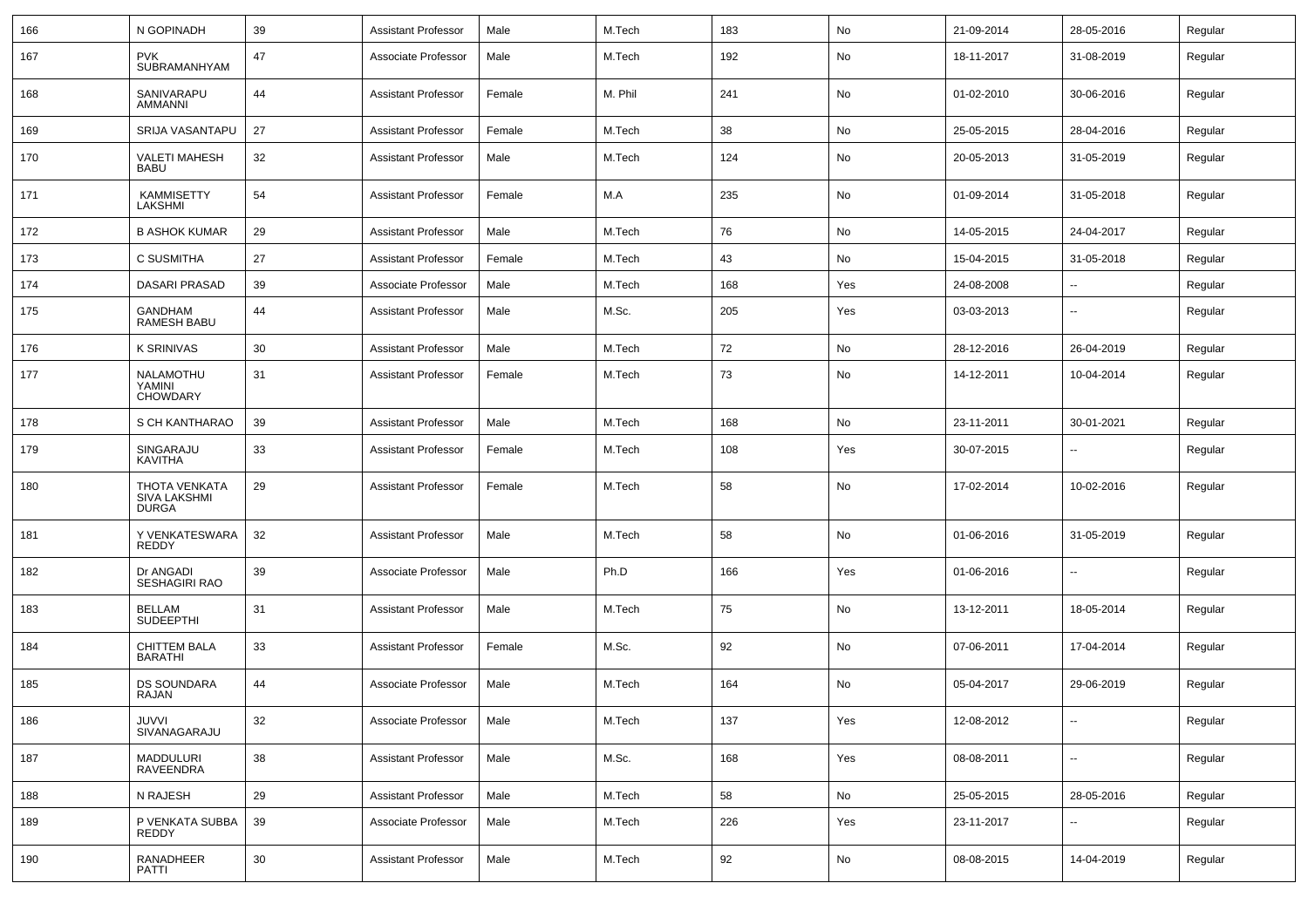| 191 | <b>SHAIK ABDUL</b><br><b>KHADEER</b>        | 42     | Associate Professor        | Male   | M.Tech        | 128 | No            | 06-02-2015 | 22-04-2016               | Regular |
|-----|---------------------------------------------|--------|----------------------------|--------|---------------|-----|---------------|------------|--------------------------|---------|
| 192 | <b>VENKATESWARA</b><br>RAO R                | 28     | Assistant Professor        | Male   | M.Tech        | 82  | No            | 19-05-2015 | 30-06-2018               | Regular |
| 193 | ALAVALA RAMYA<br><b>KRISHNA</b>             | 32     | Assistant Professor        | Female | M.Tech        | 92  | Yes           | 07-06-2016 | $\overline{\phantom{a}}$ | Regular |
| 194 | <b>BACHU SANTHI</b>                         | 39     | <b>Assistant Professor</b> | Female | M.Tech        | 128 | No            | 02-06-2017 | 31-05-2018               | Regular |
| 195 | <b>CHAPPIDI</b><br><b>SUREKHA</b>           | 28     | <b>Assistant Professor</b> | Female | M.Tech        | 58  | No            | 09-02-2013 | 31-10-2017               | Regular |
| 196 | <b>GOSALA SUJANA</b><br>RAO                 | 38     | Assistant Professor        | Male   | M.Sc.         | 82  | No            | 23-09-2014 | 20-05-2015               | Regular |
| 197 | KANDUKURI UMA<br>KALYANI                    | 35     | <b>Assistant Professor</b> | Female | M.Sc.         | 92  | No            | 11-08-2011 | 22-03-2014               | Regular |
| 198 | M APPARAO                                   | 46     | Professor                  | Male   | M.Tech        | 231 | No            | 14-06-2011 | 21-05-2017               | Regular |
| 199 | MUDIYALA<br><b>JANARDHAN</b><br>REDDY       | 38     | <b>Assistant Professor</b> | Male   | M.Sc.         | 192 | No            | 23-09-2014 | 30-08-2018               | Regular |
| 200 | Pradeep Kumar K                             | 31     | <b>Assistant Professor</b> | Male   | M.Tech        | 58  | No            | 01-05-2017 | 30-06-2018               | Regular |
| 201 | SADINENI GIRI<br><b>BABU</b>                | 38     | Associate Professor        | Male   | M.Tech        | 175 | Yes           | 12-03-2010 | $\overline{\phantom{a}}$ | Regular |
| 202 | SREEHARI<br>PATIBANDLA                      | 33     | <b>Assistant Professor</b> | Male   | M.Tech        | 99  | Yes           | 06-02-2014 | $\overline{\phantom{a}}$ | Regular |
| 203 | V S SRIHARSHA<br><b>KASUKURTHY</b>          | 30     | <b>Assistant Professor</b> | Male   | M.Tech        | 58  | No            | 23-11-2017 | 30-08-2018               | Regular |
| 204 | ABDUL HABEEB<br><b>SHAIK</b>                | 31     | <b>Assistant Professor</b> | Male   | M.Tech        | 82  | No            | 16-08-2015 | 17-06-2017               | Regular |
| 205 | <b>B SRINIVAS</b><br>GANESH                 | 33     | <b>Assistant Professor</b> | Male   | M.Tech        | 128 | Yes           | 20-05-2013 | --                       | Regular |
| 206 | Dr CH Krishna<br>Kishore Rededy             | 41     | Associate Professor        | Male   | Ph.D          | 214 | No            | 01-06-2016 | 29-06-2019               | Regular |
| 207 | Dr BELLAMKONDA<br><b>VIJAY KUMAR</b>        | 52     | Professor                  | Male   | Ph.D          | 241 | No            | 26-03-2015 | 30-06-2016               | Regular |
| 208 | <b>GOLLA PAVAN</b>                          | 36     | <b>Assistant Professor</b> | Male   | M.Tech        | 92  | No            | 06-08-2015 | 30-04-2016               | Regular |
| 209 | <b>KAKARAPARTHY</b><br>ANUSHA               | 33     | <b>Assistant Professor</b> | Female | M.Tech        | 96  | No            | 06-12-2015 | 19-03-2020               | Regular |
| 210 | <b>LETI SURESH</b>                          | 28     | <b>Assistant Professor</b> | Male   | <b>B.Tech</b> | 52  | No            | 01-06-2016 | 30-04-2017               | Regular |
| 211 | <b>MERIKANAPALLI</b><br><b>DINESH KUMAR</b> | 33     | <b>Assistant Professor</b> | Male   | M.Tech        | 92  | $\mathsf{No}$ | 15-11-2016 | 31-08-2018               | Regular |
| 212 | NERELLA RUBEN                               | 39     | Associate Professor        | Male   | M.Tech        | 45  | No            | 06-06-2016 | 30-04-2017               | Regular |
| 213 | POKURI SUDHEER<br><b>BABU</b>               | 27     | <b>Assistant Professor</b> | Male   | M.Tech        | 52  | No            | 20-12-2015 | 25-06-2016               | Regular |
| 214 | SALAGALA<br>SEKHARA BABU                    | 27     | <b>Assistant Professor</b> | Male   | M.Tech        | 52  | No            | 01-11-2017 | 30-09-2019               | Regular |
| 215 | SK AYESHA                                   | $35\,$ | <b>Assistant Professor</b> | Female | M.Tech        | 156 | Yes           | 01-02-2012 | $\sim$                   | Regular |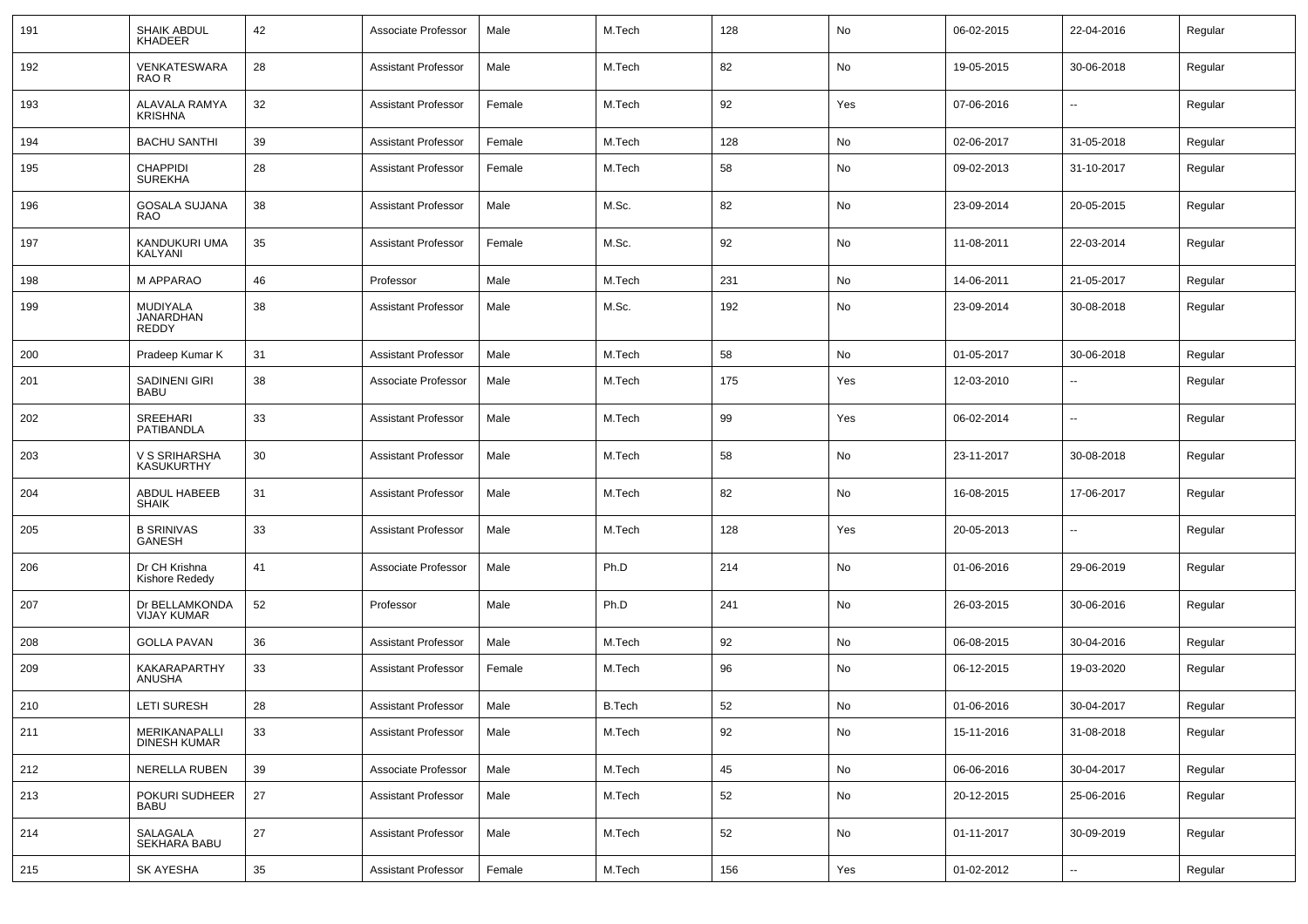| 216 | <b>KORNEPATI</b><br><b>SPANDANA</b>  | 27 | Associate Professor        | Female | <b>B.Tech</b> | 52  | No            | 11-07-2015 | 30-06-2016     | Regular |
|-----|--------------------------------------|----|----------------------------|--------|---------------|-----|---------------|------------|----------------|---------|
| 217 | <b>B Kotesh Babu</b>                 | 30 | <b>Assistant Professor</b> | Male   | M.Sc.         | 118 | Yes           | 02-01-2017 | $-$            | Regular |
| 218 | C VIKAS<br><b>CHOWDARY</b>           | 26 | <b>Assistant Professor</b> | Male   | M.Tech        | 52  | No            | 05-04-2016 | 29-09-2018     | Regular |
| 219 | <b>DASARI</b><br>SRINIVASA RAO       | 42 | Associate Professor        | Male   | M.Tech        | 177 | No            | 06-08-2012 | 20-12-2019     | Regular |
| 220 | GANGOLU<br>SREEDEVI                  | 38 | <b>Assistant Professor</b> | Female | M.Tech        | 114 | Yes           | 06-05-2012 | --             | Regular |
| 221 | K SURESH BABU                        | 34 | <b>Assistant Professor</b> | Male   | M.Tech        | 106 | Yes           | 27-05-2013 | --             | Regular |
| 222 | Marripudi<br>Somasekhar              | 31 | <b>Assistant Professor</b> | Male   | M.Tech        | 75  | No            | 15-11-2016 | 16-10-2017     | Regular |
| 223 | NALLAMOTHU SAI<br><b>VAMSI KUMAR</b> | 30 | <b>Assistant Professor</b> | Male   | M.Tech        | 60  | No            | 07-05-2018 | 31-10-2020     | Regular |
| 224 | <b>PELLURI</b><br>SRINIVASULU        | 29 | <b>Assistant Professor</b> | Male   | M.Sc.         | 85  | No            | 06-10-2014 | 30-06-2018     | Regular |
| 225 | SINGARAJU<br>LAKSHMI                 | 39 | <b>Assistant Professor</b> | Female | M.Sc.         | 131 | Yes           | 01-11-2012 | --             | Regular |
| 226 | <b>ANNANGI</b><br>SAILEELA           | 33 | <b>Assistant Professor</b> | Female | M.Tech        | 92  | No            | 12-10-2009 | 31-08-2017     | Regular |
| 227 | <b>BOGGARAM NAGA</b><br>RAMA DIVYA   | 30 | <b>Assistant Professor</b> | Female | M.Tech        | 82  | No            | 01-06-2016 | 31-10-2017     | Regular |
| 228 | D Sruthi                             | 27 | <b>Assistant Professor</b> | Female | M.Tech        | 52  | No            | 12-08-2015 | 31-03-2017     | Regular |
| 229 | G Geetha                             | 29 | <b>Assistant Professor</b> | Female | M.Tech        | 52  | No            | 01-05-2017 | 30-06-2018     | Regular |
| 230 | K MOUNIKA                            | 28 | <b>Assistant Professor</b> | Female | M.Tech        | 52  | No            | 12-05-2015 | 25-06-2016     | Regular |
| 231 | KOTA<br>VENKATESWARLU                | 33 | Associate Professor        | Male   | M.Tech        | 115 | Yes           | 13-09-2013 |                | Regular |
| 232 | <b>MANDHADI</b><br>ANUSHA            | 28 | <b>Assistant Professor</b> | Female | M.Tech        | 42  | Yes           | 01-02-2017 | $\overline{a}$ | Regular |
| 233 | N VIJAYARATNAM                       | 30 | <b>Assistant Professor</b> | Male   | M.Tech        | 72  | No            | 27-11-2017 | 30-07-2018     | Regular |
| 234 | PASUPULETI ASHA<br><b>MADHAVI</b>    | 41 | <b>Assistant Professor</b> | Female | M. Phil       | 128 | No            | 31-12-2010 | 03-04-2014     | Regular |
| 235 | Dr RAYAVARAPU<br>VEERANJANEYUL<br>Ħ  | 40 | Associate Professor        | Male   | Ph.D          | 154 | Yes           | 06-11-2008 | ⊷.             | Regular |
| 236 | YASAM SRINATH                        | 35 | Assistant Professor        | Male   | M.Tech        | 152 | $\mathsf{No}$ | 01-12-2010 | 23-08-2014     | Regular |
| 237 | <b>ANNANGI SAI</b><br>PRASAD         | 34 | <b>Assistant Professor</b> | Male   | M.Tech        | 133 | Yes           | 15-06-2016 | $\sim$         | Regular |
| 238 | <b>BODAPATI</b><br>SANDHYA           | 28 | <b>Assistant Professor</b> | Female | M.Tech        | 78  | Yes           | 13-01-2015 | $\sim$         | Regular |
| 239 | D SIVA KUMAR                         | 31 | <b>Assistant Professor</b> | Male   | M.Sc.         | 82  | No            | 18-07-2014 | 31-10-2017     | Regular |
| 240 | G DASARADA<br>RAMA MURTHY            | 28 | <b>Assistant Professor</b> | Male   | M.Tech        | 52  | No            | 05-10-2015 | 30-06-2019     | Regular |
| 241 | K LAKSHMI<br>NARSAMMA                | 27 | <b>Assistant Professor</b> | Female | M.Tech        | 36  | Yes           | 01-12-2020 | --             | Regular |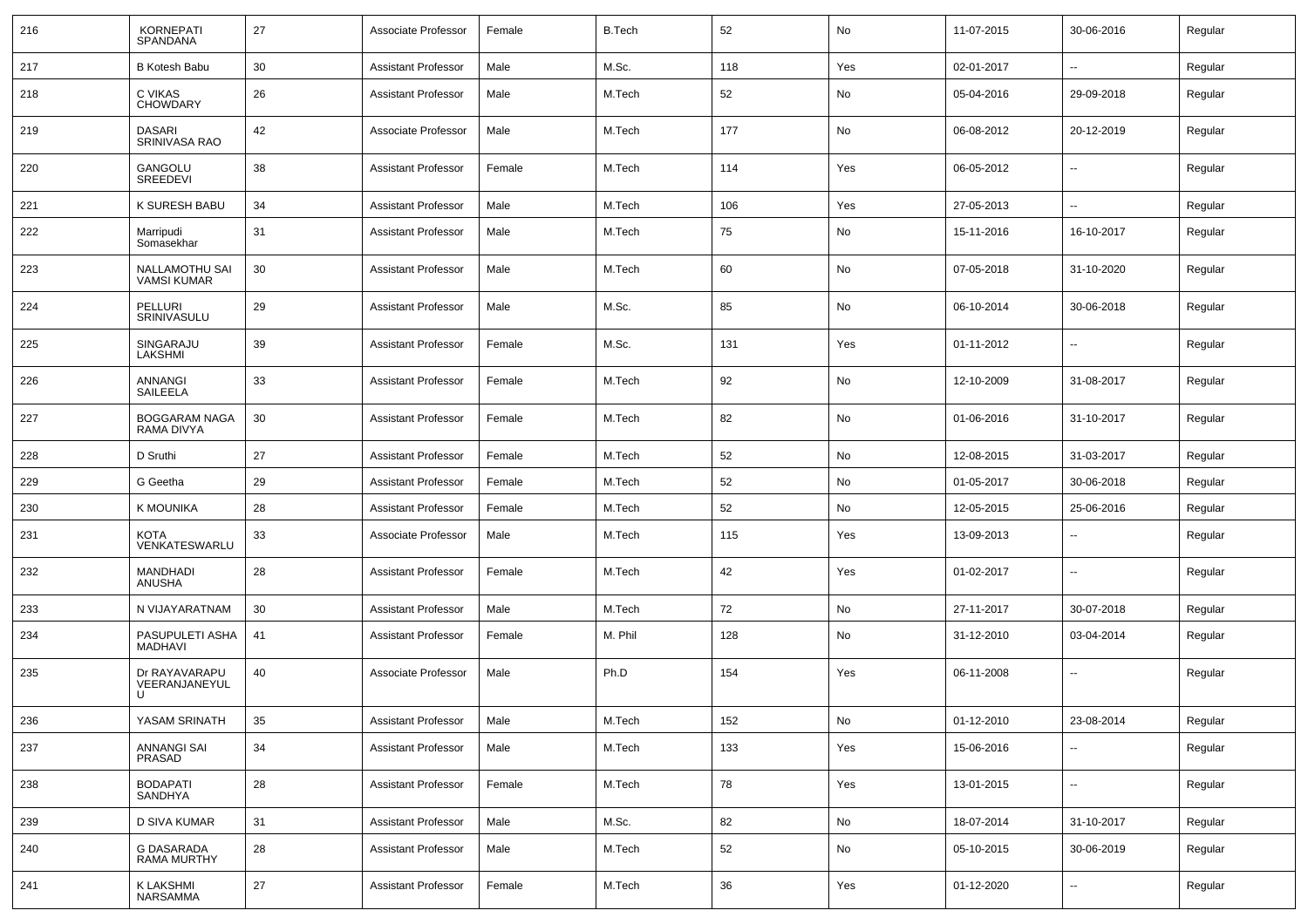| 242 | <b>MANDE HIMA</b><br><b>BINDU</b>           | 34 | <b>Assistant Professor</b>                          | Female | M.Sc.  | 92  | No  | 01-09-2014 | 31-12-2018               | Regular |
|-----|---------------------------------------------|----|-----------------------------------------------------|--------|--------|-----|-----|------------|--------------------------|---------|
| 243 | N Venkaiah                                  | 65 | Associate Professor                                 | Male   | M.A    | 352 | No  | 01-06-2017 | 31-03-2019               | Regular |
| 244 | PARALA VENKATA                              | 31 | <b>Assistant Professor</b>                          | Male   | M.Sc.  | 52  | No  | 17-06-2014 | 30-06-2017               | Regular |
| 245 | RAVURI DIVYA<br><b>BHARATHI</b>             | 29 | <b>Assistant Professor</b>                          | Female | M.Tech | 82  | Yes | 09-02-2014 | --                       | Regular |
| 246 | <b>SHAIK</b><br>MASTANAIAH                  | 40 | <b>Assistant Professor</b>                          | Male   | M.Sc.  | 81  | No  | 18-10-2010 | 26-08-2017               | Regular |
| 247 | <b>TAVVA SAIKIRAN</b>                       | 29 | <b>Assistant Professor</b>                          | Male   | M.Tech | 72  | Yes | 01-06-2017 | Ш,                       | Regular |
| 248 | K Prakash Rao                               | 33 | <b>Assistant Professor</b>                          | Male   | M.Tech | 82  | No  | 01-05-2018 | 30-09-2019               | Regular |
| 249 | NOONSAVATHU<br>Veeranjaneya Naik            | 34 | <b>Assistant Professor</b>                          | Male   | M.A    | 120 | Yes | 01-05-2018 |                          | Regular |
| 250 | E Narasamma                                 | 36 | <b>Assistant Professor</b>                          | Female | M.Sc.  | 180 | Yes | 16-01-2018 |                          | Regular |
| 251 | P Khasim Shahid                             | 38 | <b>Assistant Professor</b>                          | Male   | M.Sc.  | 92  | No  | 01-05-2018 | 30-03-2019               | Regular |
| 252 | Dr M Mallikarjuna<br>Rao                    | 31 | <b>Assistant Professor</b>                          | Male   | Ph.D   | 51  | Yes | 01-06-2018 | --                       | Regular |
| 253 | <b>CH SAIPRAVEEN</b>                        | 28 | <b>Assistant Professor</b>                          | Male   | M.Tech | 69  | No  | 15-11-2018 | 30-06-2019               | Regular |
| 254 | <b>G ANISHA</b>                             | 28 | <b>Assistant Professor</b>                          | Female | M.Tech | 58  | No  | 12-11-2018 | 30-06-2019               | Regular |
| 255 | P Jagadish Hashmi<br>Kumar                  | 29 | <b>Assistant Professor</b>                          | Male   | M.Tech | 76  | No  | 01-06-2016 | 27-07-2019               | Regular |
| 256 | AKKUDASU<br>CHENNAKESAVUL<br>U              | 42 | <b>Assistant Professor</b>                          | Male   | M.Tech | 192 | No  | 06-01-2015 | 20-10-2018               | Regular |
| 257 | <b>B Tanga Guru</b><br>Swamy                | 51 | Associate Professor                                 | Male   | M.Tech | 192 | No  | 01-05-2016 | 17-05-2017               | Regular |
| 258 | Dr CHILIKURI<br><b>VENKATA SUBBA</b><br>RAO | 54 | Dean / Principal /<br>Director / Vice<br>Chancellor | Male   | Ph.D   | 254 | No  | 02-06-2013 | 08-05-2017               | Regular |
| 259 | <b>GOLLAMUDI</b><br><b>EBENEZARU BABU</b>   | 44 | <b>Assistant Professor</b>                          | Male   | M.Tech | 258 | Yes | 10-04-2008 | --                       | Regular |
| 260 | KAKARLAPUDI<br>SREENIVASULU                 | 46 | <b>Assistant Professor</b>                          | Male   | M.Sc.  | 192 | Yes | 01-10-2013 | $\overline{\phantom{a}}$ | Regular |
| 261 | LINGAMGUNTA<br>SRAVANI                      | 29 | <b>Assistant Professor</b>                          | Female | M.Tech | 52  | No  | 02-02-2014 | 12-06-2016               | Regular |
| 262 | NYNALA VENKATA<br>RAMANA                    | 34 | Assistant Professor                                 | Male   | M.Tech | 134 | Yes | 01-06-2016 | --                       | Regular |
| 263 | S V SAIKUMAR                                | 33 | <b>Assistant Professor</b>                          | Male   | M.Tech | 98  | Yes | 01-12-2020 | $\overline{\phantom{a}}$ | Regular |
| 264 | Sk Jilani Basha                             | 30 | <b>Assistant Professor</b>                          | Male   | M.Tech | 78  | Yes | 04-01-2016 | $\sim$                   | Regular |
| 265 | V MADHAVA<br>SELVAN                         | 42 | Associate Professor                                 | Male   | M.Tech | 155 | Yes | 09-06-2017 | $\sim$                   | Regular |
| 266 | ANIL GANTA                                  | 32 | <b>Assistant Professor</b>                          | Male   | M.Tech | 82  | No  | 24-10-2014 | 31-10-2017               | Regular |
| 267 | Birudula<br>Nageswarao                      | 28 | <b>Assistant Professor</b>                          | Male   | M.Tech | 70  | No  | 21-11-2016 | 14-06-2021               | Regular |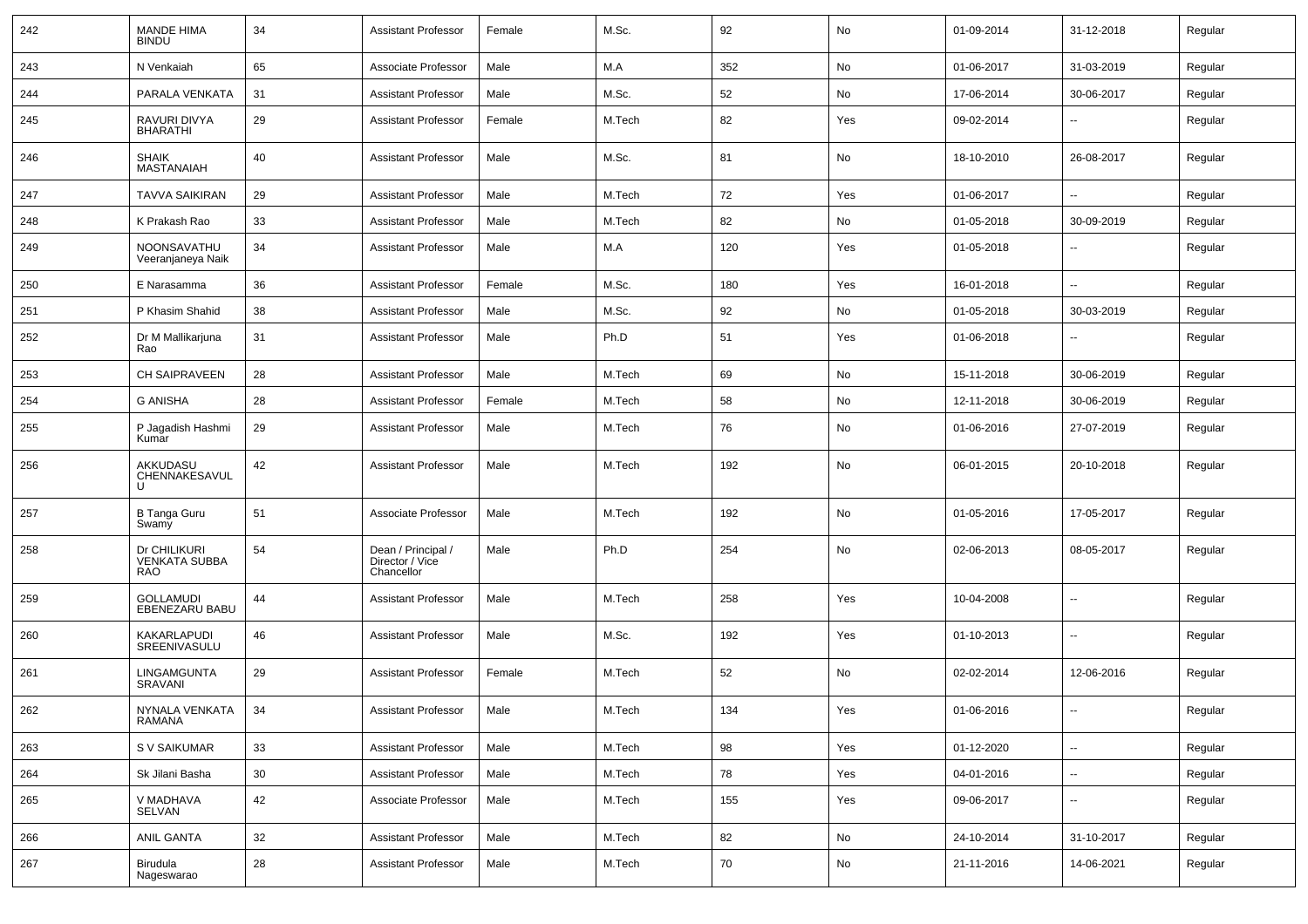| 268 | Churchill Kumar                    | 42 | <b>Assistant Professor</b> | Male   | M.Tech    | 92  | No  | 01-05-2017 | 30-06-2018               | Regular |
|-----|------------------------------------|----|----------------------------|--------|-----------|-----|-----|------------|--------------------------|---------|
| 269 | Dr E VENKATA<br>NAGA JYOTHI        | 39 | Associate Professor        | Female | Ph.D      | 202 | No  | 03-06-2017 | 30-07-2021               | Regular |
| 270 | KOMMALAPATI<br><b>RAMESH BABU</b>  | 32 | <b>Assistant Professor</b> | Male   | M.Tech    | 104 | No  | 07-06-2016 | 27-02-2021               | Regular |
| 271 | MALLAVARAPU<br>RAMA HARSHITHA      | 28 | <b>Assistant Professor</b> | Female | M.Tech    | 57  | No  | 17-11-2016 | 30-09-2019               | Regular |
| 272 | N Solomon                          | 32 | <b>Assistant Professor</b> | Male   | M.Sc.     | 106 | Yes | 03-10-2017 | $\mathbf{u}$             | Regular |
| 273 | PAMMI ANJALI                       | 27 | <b>Assistant Professor</b> | Female | M.Tech    | 52  | No  | 03-11-2015 | 31-10-2016               | Regular |
| 274 | RAVI SUREKHA                       | 31 | <b>Assistant Professor</b> | Female | M.Tech    | 82  | No  | 29-07-2015 | 29-10-2016               | Regular |
| 275 | T Karthik                          | 28 | <b>Assistant Professor</b> | Male   | M.Tech    | 52  | No  | 01-11-2017 | 30-06-2018               | Regular |
| 276 | ALPHONSEINBARA<br>JΧ               | 33 | <b>Assistant Professor</b> | Male   | M.E.      | 76  | No  | 01-06-2017 | 30-06-2018               | Regular |
| 277 | <b>INTURI VAMSI</b>                | 29 | <b>Assistant Professor</b> | Male   | M.Tech    | 52  | No  | 16-10-2013 | 13-04-2016               | Regular |
| 278 | M SIVA NAYAK                       | 37 | Associate Professor        | Male   | M.Tech    | 156 | Yes | 07-02-2017 | ⊷.                       | Regular |
| 279 | PULIPATI KIRAN<br><b>BABU</b>      | 31 | <b>Assistant Professor</b> | Male   | M.Tech    | 80  | Yes | 08-07-2016 | $\overline{\phantom{a}}$ | Regular |
| 280 | SAI PRADEEP<br><b>POLAPALA</b>     | 28 | <b>Assistant Professor</b> | Male   | M.Tech    | 52  | No  | 08-10-2014 | 02-08-2016               | Regular |
| 281 | V Yamini                           | 31 | Assistant Professor        | Female | M.Tech    | 82  | No  | 01-06-2015 | 30-06-2018               | Regular |
| 282 | <b>APPIKATLA RAJU</b>              | 28 | <b>Assistant Professor</b> | Male   | M.Sc(Phy) | 75  | Yes | 06-06-2016 |                          | Regular |
| 283 | <b>B</b> Mahalakshmi               | 51 | <b>Assistant Professor</b> | Female | M.LISc    | 192 | No  | 16-11-2011 | 17-03-2018               | Regular |
| 284 | CH AMRUTHA<br>VEENA                | 31 | <b>Assistant Professor</b> | Female | M.Tech    | 36  | No  | 19-06-2017 | 19-03-2020               | Regular |
| 285 | <b>NAVEEN B</b>                    | 28 | <b>Assistant Professor</b> | Male   | M.Tech    | 52  | No  | 05-10-2015 | 29-10-2016               | Regular |
| 286 | <b>S PRAVEEN</b>                   | 33 | <b>Assistant Professor</b> | Male   | M.Tech    | 92  | No  | 22-09-2014 | 23-04-2016               | Regular |
| 287 | SINGARAJU<br>SRINIVASULU           | 35 | Associate Professor        | Male   | M.Tech    | 141 | Yes | 06-02-2012 | ⊷                        | Regular |
| 288 | YALLALA SURESH<br><b>REDDY</b>     | 34 | <b>Assistant Professor</b> | Male   | M.Tech    | 154 | No  | 09-06-2016 | 30-11-2017               | Regular |
| 289 | ARIGA RAMA RAO                     | 52 | Associate Professor        | Male   | M.Tech    | 268 | No  | 06-06-2011 | 15-03-2014               | Regular |
| 290 | <b>BRAHMA APPALA</b>               | 28 | <b>Assistant Professor</b> | Male   | M.Tech    | 52  | No  | 05-11-2015 | 31-05-2018               | Regular |
| 291 | <b>DARA ASHOK</b>                  | 34 | Associate Professor        | Male   | M.Tech    | 92  | No  | 20-05-2013 | 17-07-2019               | Regular |
| 292 | <b>G RAJESH</b>                    | 41 | Associate Professor        | Male   | M.Tech    | 92  | No  | 26-04-2013 | 28-11-2015               | Regular |
| 293 | <b>PASUPULETI</b><br><b>PAVANI</b> | 29 | <b>Assistant Professor</b> | Female | M.Tech    | 52  | No  | 11-12-2013 | 17-07-2015               | Regular |
| 294 | REVURI AJAY<br><b>KUMAR</b>        | 33 | Associate Professor        | Male   | M.Tech    | 131 | Yes | 05-10-2013 | ш.                       | Regular |
| 295 | SINDHE PHANI<br><b>KUMAR</b>       | 32 | Associate Professor        | Male   | M.Tech    | 120 | Yes | 30-09-2010 | $\overline{\phantom{a}}$ | Regular |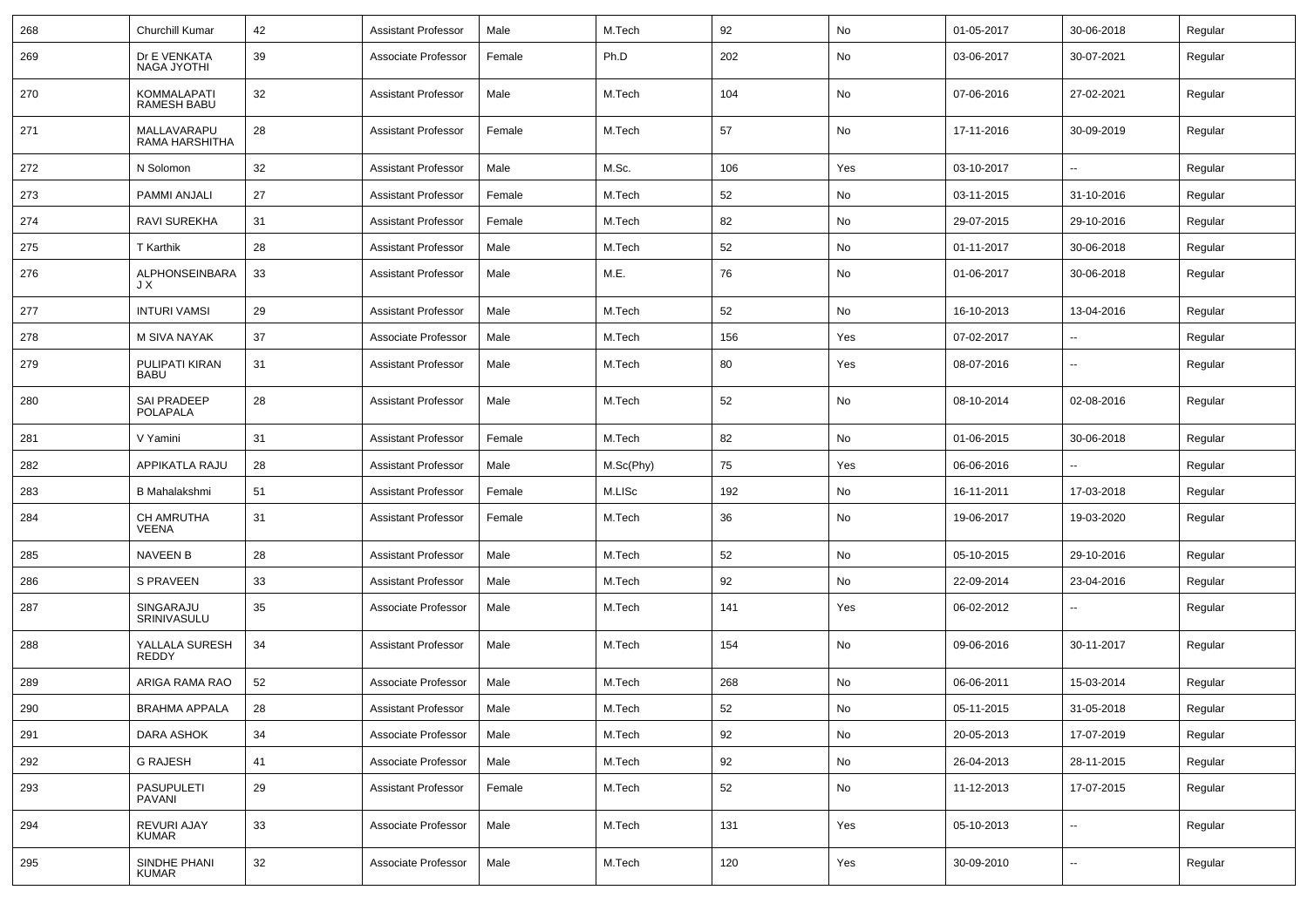| 296 | <b>THEELA ANCY</b>                          | 46 | Assistant Professor        | Female | M.A    | 182 | No  | 02-06-2014 | 31-10-2017               | Regular |
|-----|---------------------------------------------|----|----------------------------|--------|--------|-----|-----|------------|--------------------------|---------|
| 297 | YELLAMRAJU<br><b>ASHOK</b>                  | 29 | <b>Assistant Professor</b> | Male   | M.Tech | 52  | No  | 01-02-2015 | 30-04-2017               | Regular |
| 298 | ANNALADAS<br>JESSY<br><b>SUVARCHALA</b>     | 38 | <b>Assistant Professor</b> | Female | M.A    | 182 | No  | 18-05-2012 | 31-10-2017               | Regular |
| 299 | <b>BOBBANABOYINA</b><br><b>SIVA KRISHNA</b> | 28 | <b>Assistant Professor</b> | Male   | M.Tech | 52  | No  | 03-05-2015 | 20-04-2016               | Regular |
| 300 | D Karuna                                    | 29 | <b>Assistant Professor</b> | Female | M.Tech | 52  | No  | 01-05-2017 | 30-06-2018               | Regular |
| 301 | K Gurva Reddy                               | 39 | Associate Professor        | Male   | M.Sc.  | 154 | Yes | 26-12-2015 | $\overline{a}$           | Regular |
| 302 | <b>KOMMANABOYINA</b><br><b>RAMESH BABU</b>  | 38 | Associate Professor        | Male   | M.Tech | 192 | No  | 05-11-2013 | 26-05-2018               | Regular |
| 303 | <b>MAMATHA SURE</b>                         | 30 | <b>Assistant Professor</b> | Female | M.Tech | 82  | No  | 06-01-2015 | 28-02-2016               | Regular |
| 304 | N Suresh                                    | 37 | <b>Assistant Professor</b> | Male   | M.Tech | 182 | No  | 01-06-2016 | 17-05-2017               | Regular |
| 305 | PANDRANKI<br><b>DEEPTHI</b>                 | 32 | <b>Assistant Professor</b> | Female | M.Tech | 82  | No  | 28-11-2011 | 10-07-2014               | Regular |
| 306 | RAVINDRA BABU<br><b>CHIMMIRI</b>            | 32 | <b>Assistant Professor</b> | Male   | M.Tech | 130 | Yes | 23-09-2015 | $\overline{a}$           | Regular |
| 307 | SHAIK MAHAMMAD<br>RAFI                      | 31 | <b>Assistant Professor</b> | Male   | M.Sc.  | 52  | No  | 23-09-2013 | 31-07-2014               | Regular |
| 308 | <b>T RAMAIAH</b>                            | 38 | <b>Assistant Professor</b> | Male   | M.Tech | 103 | Yes | 09-07-2013 |                          | Regular |
| 309 | <b>BATHINI</b><br><b>SWAROOP KUMAR</b>      | 36 | <b>Assistant Professor</b> | Male   | M.Sc.  | 82  | No  | 09-12-2010 | 12-02-2015               | Regular |
| 310 | Dr YELAGALA<br><b>SESHA RAO</b>             | 43 | Professor                  | Male   | Ph.D   | 175 | No  | 06-02-2014 | 22-05-2017               | Regular |
| 311 | KODAMALA<br>KAMALAKAR                       | 42 | <b>Assistant Professor</b> | Male   | M.A    | 192 | No  | 12-06-2008 | 31-05-2017               | Regular |
| 312 | N PRAKASH BABU                              | 36 | Associate Professor        | Male   | M.Tech | 164 | No  | 02-07-2011 | 19-03-2020               | Regular |
| 313 | PERUGU VENKATA<br>NARAYANA                  | 33 | <b>Assistant Professor</b> | Male   | M.Tech | 119 | No  | 25-09-2014 | 19-03-2020               | Regular |
| 314 | RALLABANDI SAI<br>LAVANYA                   | 33 | <b>Assistant Professor</b> | Female | M.Tech | 82  | No  | 08-01-2014 | 14-12-2018               | Regular |
| 315 | SHAIK Shabeera                              | 33 | <b>Assistant Professor</b> | Female | M.Sc.  | 118 | No  | 25-05-2016 | 19-03-2020               | Regular |
| 316 | Anem Surya                                  | 29 | <b>Assistant Professor</b> | Male   | M.Tech | 83  | No  | 07-03-2017 | 30-04-2018               | Regular |
| 317 | CHITTAPAREDDY<br>KOTESWARA RAO              | 37 | Associate Professor        | Male   | M.Tech | 182 | No  | 07-12-2010 | 30-09-2017               | Regular |
| 318 | Dr SUKUMAR<br><b>PUHAN</b>                  | 46 | Professor                  | Male   | Ph.D   | 253 | No  | 03-03-2017 | 12-06-2019               | Regular |
| 319 | <b>JESTA RAJESH</b>                         | 39 | <b>Assistant Professor</b> | Male   | M.Sc.  | 172 | No  | 25-09-2014 | 30-09-2015               | Regular |
| 320 | KIRANKUMAR<br>CHATRAGADDA                   | 30 | <b>Assistant Professor</b> | Male   | M.Tech | 82  | No  | 22-10-2015 | 21-05-2016               | Regular |
| 321 | N PADMAVATHI                                | 36 | <b>Assistant Professor</b> | Female | M.Tech | 130 | Yes | 02-01-2017 | $\overline{\phantom{a}}$ | Regular |
| 322 | P Venkata Lakshmi                           | 29 | <b>Assistant Professor</b> | Female | MP.Ed. | 82  | No  | 06-02-2016 | 30-08-2018               | Regular |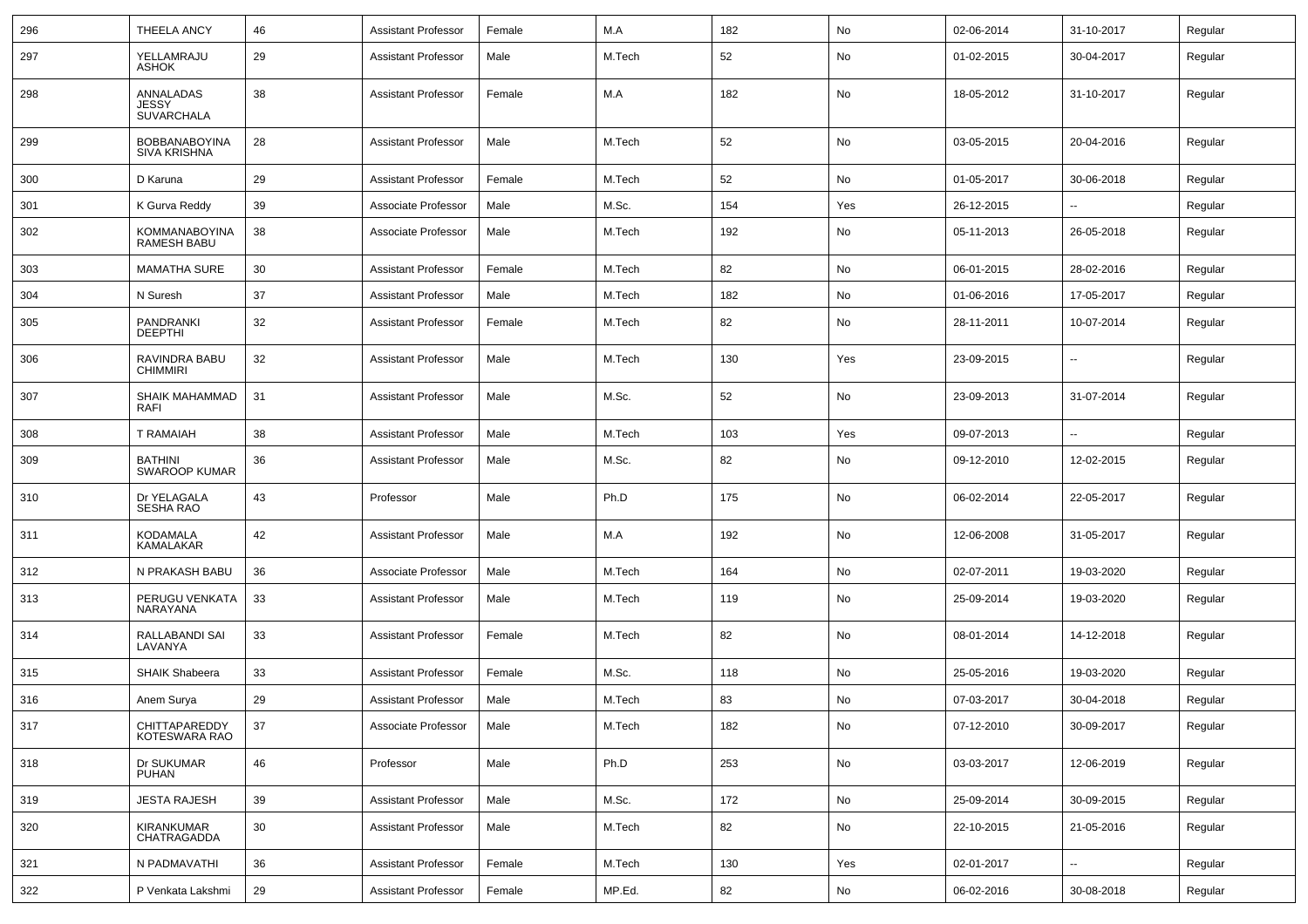| 323 | Dr RAJU ANITHA                     | 41 | Associate Professor        | Female | Ph.D    | 118 | No        | 09-09-2009 | 30-06-2018               | Regular |
|-----|------------------------------------|----|----------------------------|--------|---------|-----|-----------|------------|--------------------------|---------|
| 324 | <b>VELPURI SIVA</b><br>PRASAD      | 33 | <b>Assistant Professor</b> | Male   | M.Tech  | 118 | Yes       | 13-10-2015 | --                       | Regular |
| 325 | M Bala<br>Subrahmanyam             | 33 | <b>Assistant Professor</b> | Male   | M.Tech  | 126 | Yes       | 01-05-2018 | ۰.                       | Regular |
| 326 | Dr M Karthik                       | 37 | Professor                  | Male   | Ph.D    | 181 | No        | 20-06-2016 | 30-06-2018               | Regular |
| 327 | N Narasimha Rao                    | 37 | <b>Assistant Professor</b> | Male   | M. Phil | 168 | Yes       | 16-04-2018 | ۰.                       | Regular |
| 328 | V Raju                             | 28 | <b>Assistant Professor</b> | Male   | MP.Ed.  | 60  | No        | 22-06-2018 | 29-06-2019               | Regular |
| 329 | Y DIVYA                            | 29 | <b>Assistant Professor</b> | Female | M.Tech  | 69  | No        | 19-11-2018 | 30-06-2019               | Regular |
| 330 | A KUMAR                            | 29 | <b>Assistant Professor</b> | Male   | M.Tech  | 97  | No        | 12-11-2018 | 30-09-2019               | Regular |
| 331 | S Ravi                             | 28 | <b>Assistant Professor</b> | Male   | M.Tech  | 64  | No        | 20-07-2018 | 28-09-2019               | Regular |
| 332 | P Lakshmana<br>Kumar               | 29 | <b>Assistant Professor</b> | Male   | M.Tech  | 63  | Yes       | 01-09-2018 | ۰.                       | Regular |
| 333 | Dr G V K Murthy                    | 47 | Professor                  | Male   | Ph.D    | 264 | Yes       | 09-11-2018 | $\overline{\phantom{a}}$ | Regular |
| 334 | A GURUSAMY                         | 30 | <b>Assistant Professor</b> | Male   | M.E.    | 91  | Yes       | 01-06-2019 | ۰.                       | Regular |
| 335 | <b>KURANGI</b><br>SREENIVASA RAO   | 27 | <b>Assistant Professor</b> | Male   | M.Tech  | 54  | Yes       | 06-05-2019 | ۰.                       | Regular |
| 336 | <b>M DINESH KUMAR</b>              | 26 | <b>Assistant Professor</b> | Male   | M.Tech  | 66  | Yes       | 24-06-2019 | u.                       | Regular |
| 337 | <b>VENNAPUSA</b><br><b>MOUNICA</b> | 28 | <b>Assistant Professor</b> | Female | M.Tech  | 53  | Yes       | 01-06-2018 | $\overline{\phantom{a}}$ | Regular |
| 338 | KONDRA ANITHA                      | 34 | <b>Assistant Professor</b> | Female | M.Tech  | 78  | Yes       | 01-06-2019 | $\overline{\phantom{a}}$ | Regular |
| 339 | Dr N SURESH<br><b>KUMAR</b>        | 41 | Associate Professor        | Male   | Ph.D    | 168 | No        | 15-11-2019 | 31-08-2020               | Regular |
| 340 | T Chaithanya                       | 32 | <b>Assistant Professor</b> | Male   | M.Tech  | 113 | Yes       | 03-06-2019 | $\overline{\phantom{a}}$ | Regular |
| 341 | M Lakshma Nayak                    | 38 | <b>Assistant Professor</b> | Male   | M.Tech  | 173 | Yes       | 06-06-2019 |                          | Regular |
| 342 | M Lakshmi<br>Narayana              | 35 | <b>Assistant Professor</b> | Male   | M.Tech  | 174 | No        | 24-06-2019 | 10-05-2021               | Regular |
| 343 | Dr DANDE ANIL<br><b>KUKMAR</b>     | 28 | <b>Assistant Professor</b> | Male   | Ph.D    | 37  | Yes       | 28-10-2019 | ۰.                       | Regular |
| 344 | Dr P RAMA<br><b>KRISHNA</b>        | 46 | Professor                  | Male   | Ph.D    | 204 | No        | 01-08-2019 | 31-08-2020               | Regular |
| 345 | Dr A D DHASS                       | 38 | Associate Professor        | Male   | Ph.D    | 132 | <b>No</b> | 03-06-2019 | 31-08-2020               | Regular |
| 346 | Dr E R SIVA<br>KUMAR               | 46 | Associate Professor        | Male   | Ph.D    | 206 | Yes       | 06-01-2019 | --                       | Regular |
| 347 | P SAI TEJA                         | 29 | <b>Assistant Professor</b> | Male   | M.Tech  | 60  | Yes       | 06-01-2019 | u.                       | Regular |
| 348 | S POLI NAIDU                       | 31 | <b>Assistant Professor</b> | Male   | M.Tech  | 84  | No        | 07-06-2019 | 08-02-2021               | Regular |
| 349 | K KOTESWARA<br>RAO                 | 33 | <b>Assistant Professor</b> | Male   | M.Tech  | 96  | Yes       | 10-08-2019 | u.                       | Regular |
| 350 | M VIJAYAN                          | 53 | Associate Professor        | Male   | M.Tech  | 252 | Yes       | 11-11-2019 | Ξ.                       | Regular |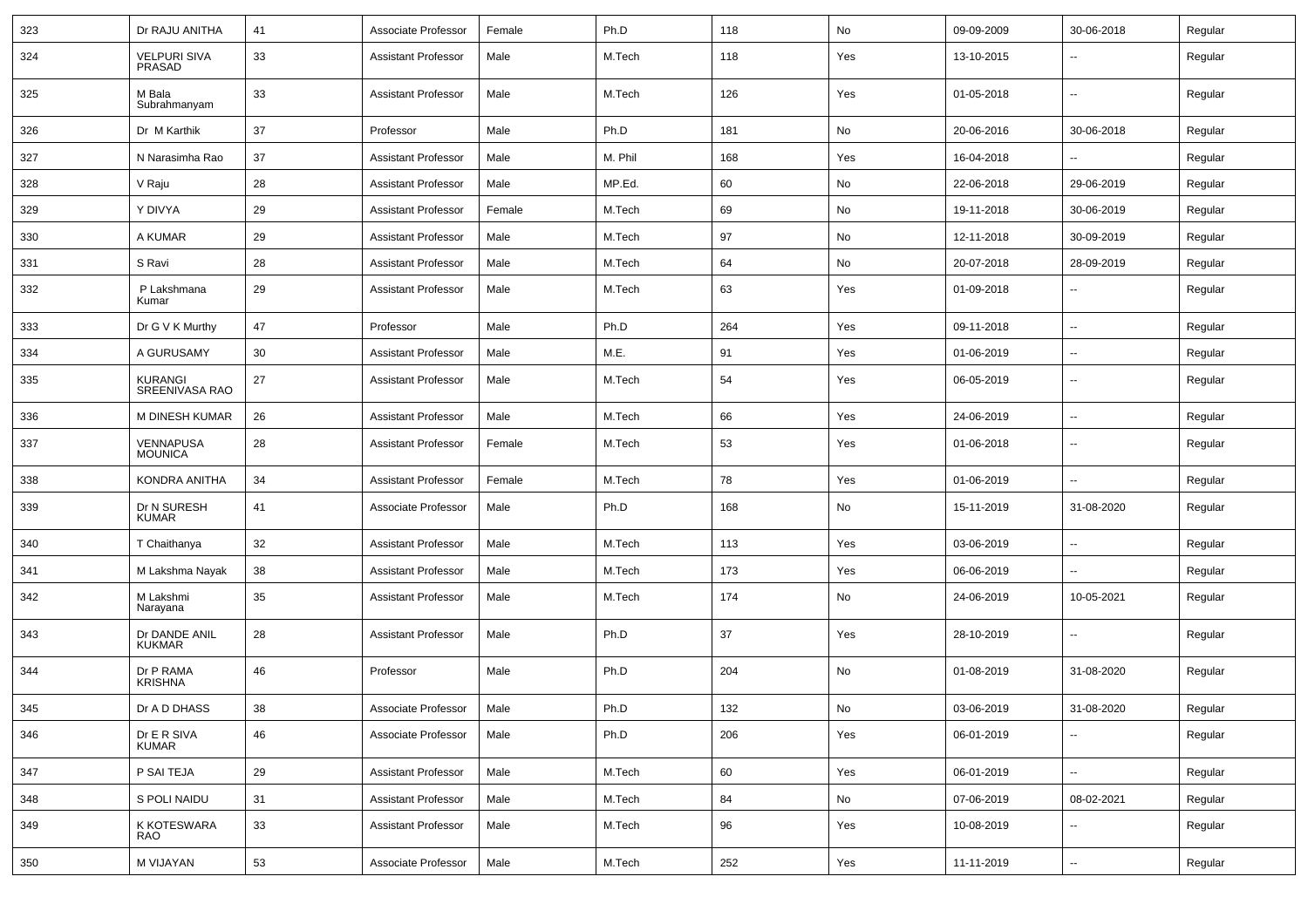| 351 | Dr K Lakshmi<br>Narayana             | 43 | Professor                  | Male   | Ph.D   | 204 | Yes | 20-06-2017 | $\overline{\phantom{a}}$ | Regular |
|-----|--------------------------------------|----|----------------------------|--------|--------|-----|-----|------------|--------------------------|---------|
| 352 | VENKATESWARLU                        | 28 | <b>Assistant Professor</b> | Male   | M.Tech | 48  | No  | 24-01-2018 | 31-05-2021               | Regular |
| 353 | Alla Srinivasa Reddy                 | 49 | <b>Assistant Professor</b> | Male   | M.LISc | 126 | Yes | 02-12-2013 | $\overline{\phantom{a}}$ | Regular |
| 354 | Dr S Raj Anand                       | 45 | Professor                  | Male   | Ph.D   | 204 | No  | 26-11-2018 | 30-09-2020               | Regular |
| 355 | Dr S Radha<br>Krishnan               | 51 | Professor                  | Male   | Ph.D   | 216 | Yes | 01-06-2019 | --                       | Regular |
| 356 | Dr Goda Srinivasa<br>Rao             | 39 | Associate Professor        | Male   | Ph.D   | 204 | Yes | 06-03-2014 | $\overline{\phantom{a}}$ | Regular |
| 357 | P V Madhu sudhan                     | 45 | <b>Assistant Professor</b> | Male   | M.Tech | 108 | No  | 10-07-2017 | 19-03-2020               | Regular |
| 358 | M Dedeepya                           | 26 | <b>Assistant Professor</b> | Female | M.Tech | 36  | Yes | 15-06-2018 | --                       | Regular |
| 359 | P Lokaiah                            | 45 | <b>Assistant Professor</b> | Male   | M.Tech | 204 | No  | 01-07-2017 | 31-08-2019               | Regular |
| 360 | G Swathi                             | 32 | <b>Assistant Professor</b> | Female | M.Tech | 36  | Yes | 31-07-2018 |                          | Regular |
| 361 | D Narayana                           | 33 | <b>Assistant Professor</b> | Male   | M.Tech | 114 | Yes | 13-08-2018 | $\overline{\phantom{a}}$ | Regular |
| 362 | Vaka Suresh                          | 33 | <b>Assistant Professor</b> | Male   | M.Tech | 101 | No  | 01-06-2018 | 31-03-2020               | Regular |
| 363 | Ch Sandhya Rani                      | 27 | <b>Assistant Professor</b> | Female | M.Tech | 53  | No  | 01-06-2018 | 27-02-2021               | Regular |
| 364 | M Kranthi                            | 35 | <b>Assistant Professor</b> | Female | M.Tech | 109 | Yes | 01-09-2018 |                          | Regular |
| 365 | <b>B Thirumala Rao</b>               | 26 | <b>Assistant Professor</b> | Male   | M.Tech | 24  | No  | 01-09-2018 | 19-03-2020               | Regular |
| 366 | <b>B</b> Sravani                     | 37 | <b>Assistant Professor</b> | Female | M.Tech | 60  | Yes | 01-06-2019 |                          | Regular |
| 367 | YALAGAPUDI<br><b>VENKATA RATNAM</b>  | 27 | <b>Assistant Professor</b> | Male   | M.Tech | 36  | No  | 11-01-2017 | 31-08-2020               | Regular |
| 368 | <b>ALUTHURTHI</b><br>PRASAD          | 30 | <b>Assistant Professor</b> | Male   | M.Tech | 74  | Yes | 11-01-2017 | $\overline{\phantom{a}}$ | Regular |
| 369 | <b>GADILA</b><br>HYMAVATHI           | 28 | <b>Assistant Professor</b> | Female | M.Tech | 34  | No  | 05-12-2016 | 31-08-2019               | Regular |
| 370 | <b>JANGILI ASHOK</b><br><b>KUMAR</b> | 30 | <b>Assistant Professor</b> | Male   | M.Tech | 76  | No  | 11-01-2018 | 30-10-2019               | Regular |
| 371 | S ANKA RAO                           | 24 | <b>Assistant Professor</b> | Male   | M.Tech | 24  | No  | 23-10-2019 | 31-08-2020               | Regular |
| 372 | <b>G RAMYA</b>                       | 25 | <b>Assistant Professor</b> | Female | M.Tech | 36  | No  | 23-10-2019 | 12-01-2020               | Regular |
| 373 | P RANAPRATAP                         | 29 | <b>Assistant Professor</b> | Male   | M.Tech | 92  | Yes | 16-10-2019 |                          | Regular |
| 374 | M KRANTHI<br><b>KUMAR</b>            | 27 | <b>Assistant Professor</b> | Male   | M.Tech | 64  | Yes | 17-10-2019 | $\overline{\phantom{a}}$ | Regular |
| 375 | A SRUJAN KUMAR                       | 25 | <b>Assistant Professor</b> | Male   | M.Tech | 36  | Yes | 22-11-2019 | ц.                       | Regular |
| 376 | M C<br>CHAKRAVARTHY                  | 32 | <b>Assistant Professor</b> | Male   | M.Tech | 98  | No  | 01-06-2019 | 28-09-2020               | Regular |
| 377 | K JAYA RAO                           | 29 | <b>Assistant Professor</b> | Male   | M.Tech | 70  | No  | 12-06-2019 | 31-08-2020               | Regular |
| 378 | K ASHOK KUMAR                        | 29 | <b>Assistant Professor</b> | Male   | M.Tech | 81  | Yes | 01-06-2019 | Ξ.                       | Regular |
| 379 | A NARASIMHA<br>RAJU                  | 31 | <b>Assistant Professor</b> | Male   | M.Tech | 97  | No  | 09-03-2018 | 31-08-2020               | Regular |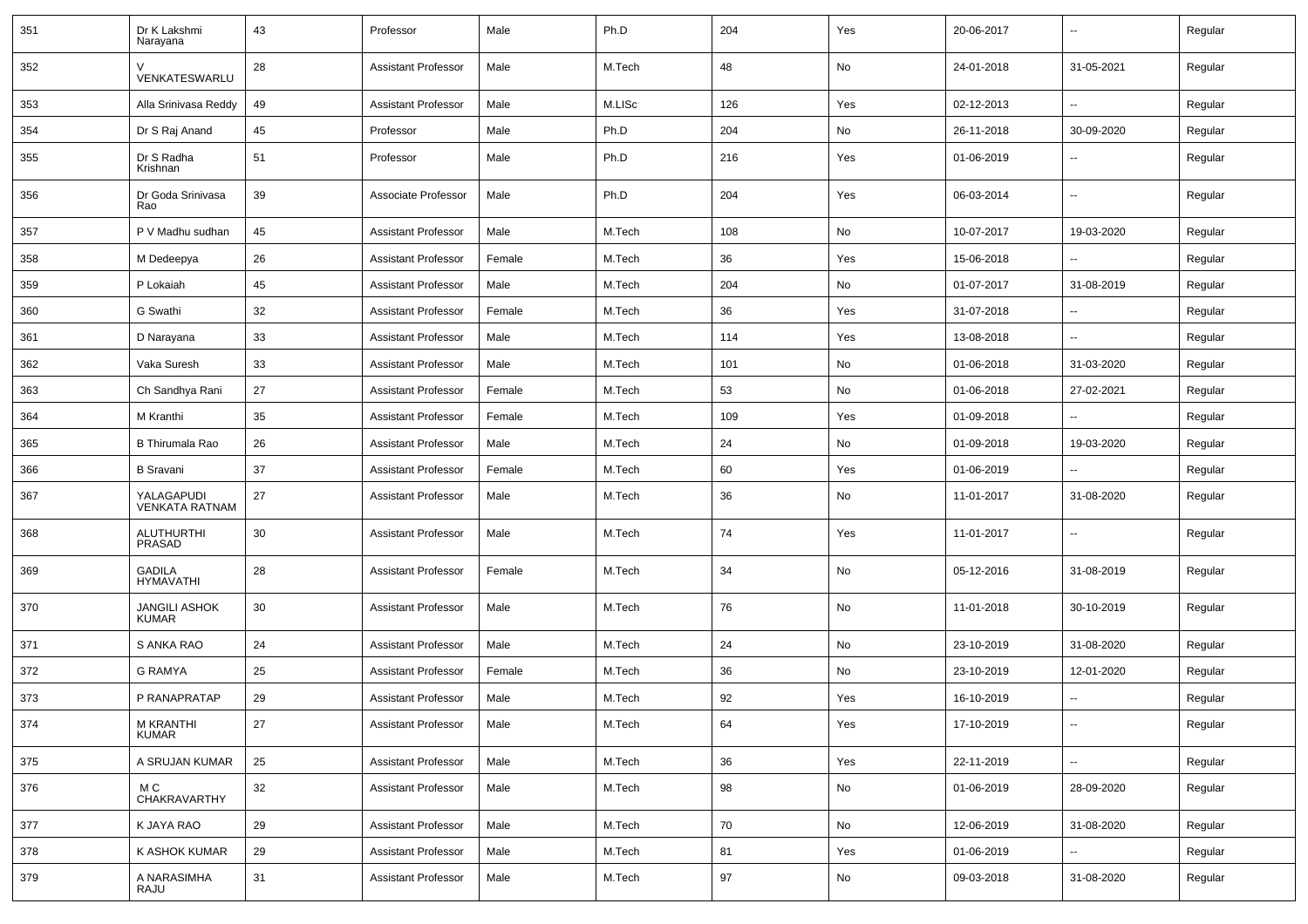| 380 | <b>DAMACHARLA</b><br><b>KAVITHA</b>            | 28 | <b>Assistant Professor</b> | Female | M.Tech | 69  | Yes | 22-11-2019 | $\overline{\phantom{a}}$ | Regular |
|-----|------------------------------------------------|----|----------------------------|--------|--------|-----|-----|------------|--------------------------|---------|
| 381 | <b>GURRAM ASHOK</b><br><b>KUMAR</b>            | 28 | <b>Assistant Professor</b> | Male   | M.Tech | 36  | Yes | 21-09-2020 | ⊷.                       | Regular |
| 382 | SAVIDIBOINA<br><b>KONDALRAO</b>                | 27 | <b>Assistant Professor</b> | Male   | M.Tech | 36  | Yes | 07-12-2020 | $\overline{\phantom{a}}$ | Regular |
| 383 | <b>MADDIRALA</b><br><b>VEERA REDDY</b>         | 25 | <b>Assistant Professor</b> | Male   | M.Tech | 48  | Yes | 29-10-2019 | $\overline{\phantom{a}}$ | Regular |
| 384 | CHENNAMNENI<br><b>MANIDEEP</b>                 | 26 | <b>Assistant Professor</b> | Male   | M.Tech | 40  | Yes | 12-02-2019 | ⊷.                       | Regular |
| 385 | KARANAM<br><b>MANOHARA RAO</b>                 | 42 | <b>Assistant Professor</b> | Male   | M.Tech | 84  | Yes | 11-01-2019 | $\overline{\phantom{a}}$ | Regular |
| 386 | Gaddam Nagarjuna                               | 31 | <b>Assistant Professor</b> | Male   | M.Tech | 72  | Yes | 28-09-2020 | $\overline{\phantom{a}}$ | Regular |
| 387 | Pulikanti Jyothi                               | 30 | <b>Assistant Professor</b> | Male   | M.Tech | 58  | Yes | 28-09-2020 | $\overline{a}$           | Regular |
| 388 | Angadi<br>Venkateswarlu                        | 32 | <b>Assistant Professor</b> | Male   | M.Tech | 77  | Yes | 28-09-2020 | --                       | Regular |
| 389 | Challa Usha Rani                               | 31 | <b>Assistant Professor</b> | Male   | M.Tech | 62  | Yes | 14-12-2020 | --                       | Regular |
| 390 | Vulichi Mounika                                | 28 | <b>Assistant Professor</b> | Female | M.Tech | 38  | Yes | 28-09-2019 | --                       | Regular |
| 391 | <b>THELLA Harish</b>                           | 30 | <b>Assistant Professor</b> | Male   | M.Tech | 27  | Yes | 28-09-2020 | ц,                       | Regular |
| 392 | KOTTE JEEVANA                                  | 32 | <b>Assistant Professor</b> | Female | M.Tech | 80  | Yes | 01-08-2020 | $\overline{\phantom{a}}$ | Regular |
| 393 | NARAYANAM<br>RAGHUNADH                         | 25 | <b>Assistant Professor</b> | Male   | M.Tech | 24  | Yes | 28-09-2020 | ⊷.                       | Regular |
| 394 | <b>INDLA HAREESH</b><br><b>BABU</b>            | 30 | <b>Assistant Professor</b> | Male   | M.Tech | 71  | Yes | 04-01-2019 | $\overline{\phantom{a}}$ | Regular |
| 395 | KOTTE SOWJAN<br><b>KUMAR</b>                   | 38 | <b>Assistant Professor</b> | Male   | M.Tech | 138 | Yes | 01-09-2020 | $\overline{\phantom{a}}$ | Regular |
| 396 | <b>TAMMULURI</b><br>ARUNAKUMARI                | 34 | <b>Assistant Professor</b> | Female | M.Tech | 130 | Yes | 01-12-2020 | $\overline{\phantom{a}}$ | Regular |
| 397 | MATTAKOYYA<br>SARAMMA                          | 28 | <b>Assistant Professor</b> | Female | M.Tech | 64  | Yes | 01-08-2020 | $\overline{\phantom{a}}$ | Regular |
| 398 | RAMAVATHU<br><b>GOPINAIK</b>                   | 31 | <b>Assistant Professor</b> | Male   | M.Tech | 98  | Yes | 01-12-2020 | ⊷.                       | Regular |
| 399 | <b>GUNISETTY</b><br>LAKSHMI<br><b>PRASANNA</b> | 35 | <b>Assistant Professor</b> | Female | M.Tech | 129 | Yes | 01-12-2020 | $\overline{\phantom{a}}$ | Regular |
| 400 | <b>BANDLAPALLI</b><br>NAGARAJU                 | 43 | <b>Assistant Professor</b> | Male   | M.Tech | 198 | Yes | 28-09-2020 | ⊷.                       | Regular |
| 401 | THALLA<br><b>MAHENDRA</b><br><b>REDDY</b>      | 30 | <b>Assistant Professor</b> | Male   | M.Tech | 47  | Yes | 01-12-2020 | $\sim$                   | Regular |
| 402 | SIGHAKOLLI<br>BHANUSIVA<br><b>VISWANADH</b>    | 31 | <b>Assistant Professor</b> | Male   | M.Tech | 70  | Yes | 01-12-2020 | Ξ.                       | Regular |
| 403 | DARUKUMALLI<br><b>BALARAM REDDY</b>            | 22 | <b>Assistant Professor</b> | Male   | M.Tech | 14  | Yes | 01-12-2020 | $\overline{\phantom{a}}$ | Regular |
| 404 | SHAIK SAMDHANI                                 | 30 | <b>Assistant Professor</b> | Male   | M.Tech | 61  | Yes | 01-12-2020 | $\sim$                   | Regular |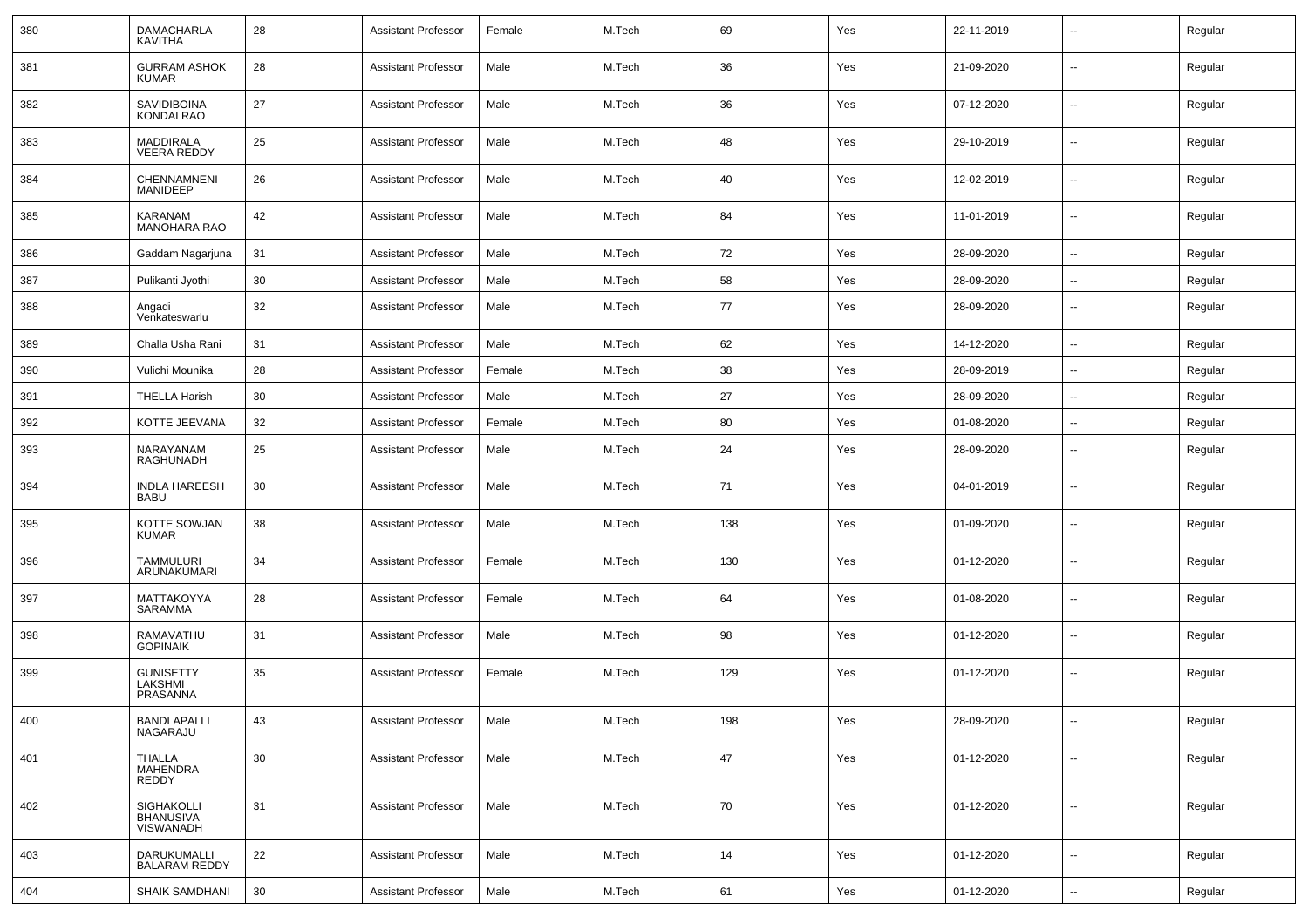| 405 | VUYYURU<br><b>GOPINADH</b>               | 33 | Assistant Professor        | Male   | M.Tech    | 107 | Yes | 01-12-2020 | $\overline{\phantom{a}}$ | Regular |
|-----|------------------------------------------|----|----------------------------|--------|-----------|-----|-----|------------|--------------------------|---------|
| 406 | PERAM<br>BALAKRISHNAIAH                  | 29 | Assistant Professor        | Male   | M.Tech    | 75  | Yes | 04-01-2019 | $\sim$                   | Regular |
| 407 | AVULA<br>SRINIVASARAO                    | 31 | Assistant Professor        | Male   | M.Tech    | 60  | Yes | 05-01-2017 | $\sim$                   | Regular |
| 408 | NATARAJAN<br>VAISHNAVI                   | 36 | Assistant Professor        | Female | M.Tech    | 107 | Yes | 06-11-2018 | $\sim$                   | Regular |
| 409 | SAMUDRALA<br><b>JOSAPH</b>               | 36 | Assistant Professor        | Male   | M.Tech    | 99  | Yes | 23-01-2020 | $\sim$                   | Regular |
| 410 | <b>USTHELA</b><br>ANUSHARANI             | 31 | Assistant Professor        | Female | M.Tech    | 98  | Yes | 01-07-2020 | $\sim$                   | Regular |
| 411 | NADIMPALLI<br><b>SRILAKSHMI</b>          | 30 | Assistant Professor        | Female | M.Tech    | 60  | Yes | 15-11-2019 | $\sim$                   | Regular |
| 412 | PASAM DIVYA                              | 28 | Assistant Professor        | Female | M.Tech    | 48  | No  | 06-03-2019 | 31-07-2021               | Regular |
| 413 | <b>RAVINUTALA</b><br><b>KOTESWARARAO</b> | 30 | Assistant Professor        | Male   | M.Tech    | 70  | Yes | 28-09-2020 | --                       | Regular |
| 414 | <b>DONTHALA</b><br>KAVITHA               | 44 | <b>Assistant Professor</b> | Female | M.Tech    | 165 | Yes | 28-09-2020 | --                       | Regular |
| 415 | Dr SHAIK SUBHANI                         | 32 | <b>Assistant Professor</b> | Male   | Ph.D      | 13  | Yes | 28-09-2020 | --                       | Regular |
| 416 | D<br>NAGABHUSHANA<br><b>BABU</b>         | 34 | <b>Assistant Professor</b> | Male   | M.Tech    | 88  | Yes | 30-09-2020 | $\overline{\phantom{a}}$ | Regular |
| 417 | KADIYAM SRAVANI                          | 25 | <b>Assistant Professor</b> | Female | M.Tech    | 13  | Yes | 28-09-2020 | --                       | Regular |
| 418 | PATCHALA KIRAN<br><b>BABU</b>            | 34 | <b>Assistant Professor</b> | Male   | M.Tech    | 95  | Yes | 28-09-2020 | $\overline{\phantom{a}}$ | Regular |
| 419 | PITTU SRI<br><b>HARITHA</b>              | 24 | <b>Assistant Professor</b> | Female | M.Tech    | 13  | Yes | 28-09-2020 | $\overline{\phantom{a}}$ | Regular |
| 420 | Dr RACHURI<br>PRAKASH RAO                | 48 | Professor                  | Male   | Ph.D      | 180 | Yes | 28-09-2020 | $\overline{\phantom{a}}$ | Regular |
| 421 | SWARNA RAJESH                            | 34 | <b>Assistant Professor</b> | Male   | M.Tech    | 97  | Yes | 30-09-2020 |                          | Regular |
| 422 | PASUMARTHI<br><b>UDAY KUMAR</b>          | 29 | <b>Assistant Professor</b> | Male   | M.Tech    | 13  | Yes | 30-09-2020 | --                       | Regular |
| 423 | KOMMALAPATI<br><b>RAMESH BABU</b>        | 32 | <b>Assistant Professor</b> | Male   | M.Tech    | 98  | Yes | 06-07-2016 | $\overline{\phantom{a}}$ | Regular |
| 424 | <b>MANDHADI</b><br>ANUSHA                | 28 | <b>Assistant Professor</b> | Female | M.Tech    | 52  | Yes | 12-05-2016 | $\overline{\phantom{a}}$ | Regular |
| 425 | Dr K SELVAKUMAR                          | 54 | Professor                  | Male   | Ph.D      | 372 | Yes | 28-09-2020 | $\mathbf{u}$             | Regular |
| 426 | SHAIK GOUSE<br>BASHA                     | 25 | <b>Assistant Professor</b> | Male   | M.Tech    | 24  | Yes | 28-09-2020 | $\overline{\phantom{a}}$ | Regular |
| 427 | Dr G KONDAIAH                            | 35 | Associate Professor        | Male   | M.Tech    | 108 | Yes | 28-09-2020 | $\sim$                   | Regular |
| 428 | <b>DEGALA SYAM</b><br><b>KUMAR</b>       | 29 | Assistant Professor        | Male   | M.Tech    | 80  | Yes | 28-09-2020 | $\sim$                   | Regular |
| 429 | MUDIYALA<br>JANARDHANA<br><b>REDDY</b>   | 37 | <b>Assistant Professor</b> | Male   | M.Sc(Phy) | 120 | Yes | 15-05-2017 | $\mathbf{u}$             | Regular |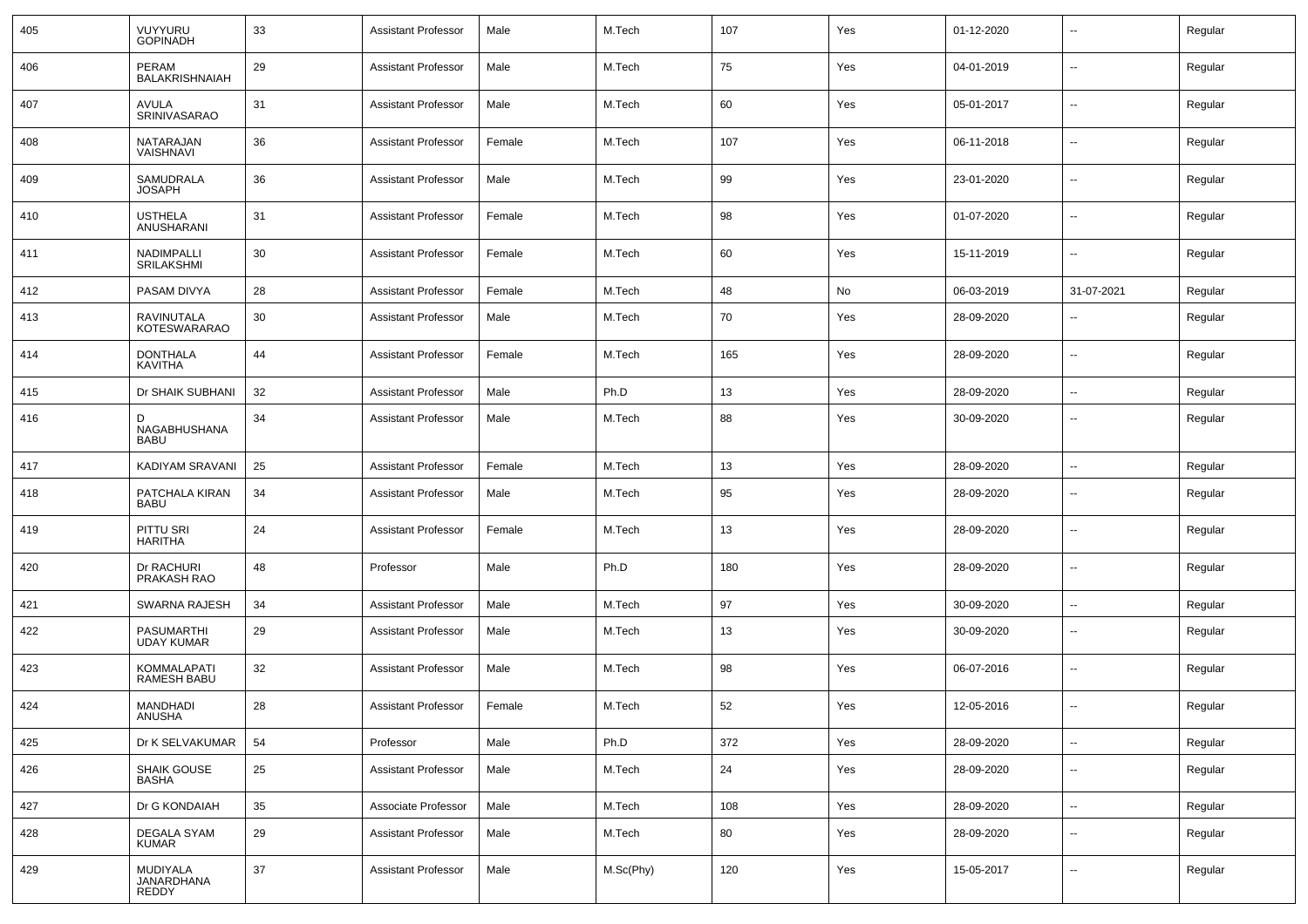| 430 | Dr VEMULA<br><b>HIMAMAHESWARA</b><br><b>RAO</b> | 32 | Associate Professor        | Male   | Ph.D  | 128 | Yes | 17-10-2019 | --             | Regular |
|-----|-------------------------------------------------|----|----------------------------|--------|-------|-----|-----|------------|----------------|---------|
| 431 | <b>MAKKENA</b><br>PUSHPAVATHI                   | 47 | <b>Assistant Professor</b> | Female | M.Sc. | 180 | Yes | 07-01-2019 | Ξ.             | Regular |
| 432 | KADIRI<br>SRIRANJANI                            | 35 | <b>Assistant Professor</b> | Female | M.Sc. | 140 | Yes | 18-09-2019 | Ξ.             | Regular |
| 433 | DIVI<br>NAGALAKSHMI                             | 36 | <b>Assistant Professor</b> | Female | M.Sc. | 138 | Yes | 06-03-2019 | --             | Regular |
| 434 | Dr GANAPATHI<br>MANNEPALLI                      | 47 | Professor                  | Male   | Ph.D  | 292 | Yes | 06-01-2019 | Ξ.             | Regular |
| 435 | <b>GUTTI LAKSHMI</b>                            | 39 | <b>Assistant Professor</b> | Female | M.Sc. | 98  | Yes | 11-01-2021 | $\sim$         | Regular |
| 436 | T NAGENDRA RAO                                  | 48 | <b>Assistant Professor</b> | Male   | M.Sc. | 269 | Yes | 30-04-2020 | $\sim$         | Regular |
| 437 | <b>BATHALA ESWARI</b>                           | 32 | <b>Assistant Professor</b> | Female | M.Sc. | 107 | Yes | 28-09-2020 | $\overline{a}$ | Regular |
| 438 | Dr M RAVIKUMAR                                  | 37 | Associate Professor        | Male   | Ph.D  | 139 | Yes | 28-09-2020 | Ξ.             | Regular |
| 439 | N RAMAKOTAIAH                                   | 37 | <b>Assistant Professor</b> | Male   | M.Sc. | 150 | Yes | 28-09-2020 | $\sim$         | Regular |
| 440 | Dr P BRAHMAM                                    | 37 | Associate Professor        | Male   | Ph.D  | 170 | Yes | 28-09-2020 | $\sim$         | Regular |
| 441 | <b>DESAMSETTI</b><br><b>JHANSI LAKSHMI</b>      | 51 | <b>Assistant Professor</b> | Female | M.Sc. | 370 | Yes | 06-01-2019 | Ξ.             | Regular |
| 442 | A MURALI<br><b>KRISHNA</b>                      | 47 | <b>Assistant Professor</b> | Male   | M.Sc. | 295 | Yes | 28-09-2020 | --             | Regular |
| 443 | VALAPARLA<br>PRABHAKARA RAO                     | 37 | <b>Assistant Professor</b> | Male   | M.Sc. | 139 | Yes | 28-09-2020 | $\sim$         | Regular |
| 444 | KANAMARLAPUDI<br><b>BHANUMURTHY</b>             | 56 | <b>Assistant Professor</b> | Male   | M.Sc. | 364 | No  | 28-09-2020 | 31-08-2021     | Regular |
| 445 | <b>CHIMATA SURESH</b>                           | 36 | <b>Assistant Professor</b> | Male   | M.Sc. | 140 | Yes | 28-09-2020 | Ξ.             | Regular |
| 446 | <b>SHAIK NAZEER</b><br><b>HUSSAIN</b>           | 32 | <b>Assistant Professor</b> | Male   | M.Sc. | 95  | Yes | 28-09-2020 | $\sim$         | Regular |
| 447 | MEDARAMETLA<br>VENKATESWARA<br><b>RAO</b>       | 25 | <b>Assistant Professor</b> | Male   | M.Sc. | 24  | Yes | 28-09-2020 | $\sim$         | Regular |
| 448 | <b>CHEGUDI RATNA</b><br>RAJU                    | 55 | <b>Assistant Professor</b> | Male   | M.Sc. | 404 | Yes | 28-09-2020 | $\sim$         | Regular |
| 449 | <b>BURRA</b><br>VEERASHAM                       | 38 | <b>Assistant Professor</b> | Male   | M.Sc. | 140 | Yes | 03-04-2020 | Ξ.             | Regular |
| 450 | <b>LATTA SRINIVAS</b>                           | 37 | <b>Assistant Professor</b> | Male   | M.Sc. | 149 | Yes | 03-04-2020 | $\sim$         | Regular |
| 451 | KOTA<br>RAMPRASAD                               | 45 | <b>Assistant Professor</b> | Male   | M.Sc. | 249 | Yes | 28-09-2020 | $\sim$         | Regular |
| 452 | S V S PHANINDRA                                 | 46 | <b>Assistant Professor</b> | Male   | M.Sc. | 297 | Yes | 28-09-2020 | ш.             | Regular |
| 453 | <b>ESTEMSETTY SIVA</b><br>SAI                   | 23 | <b>Assistant Professor</b> | Male   | M.Sc. | 24  | Yes | 28-09-2020 | $\sim$         | Regular |
| 454 | Dr CINTAGINJAL<br>PAVAN KUMAR                   | 33 | <b>Assistant Professor</b> | Male   | M.Sc. | 117 | Yes | 28-09-2020 | $\sim$         | Regular |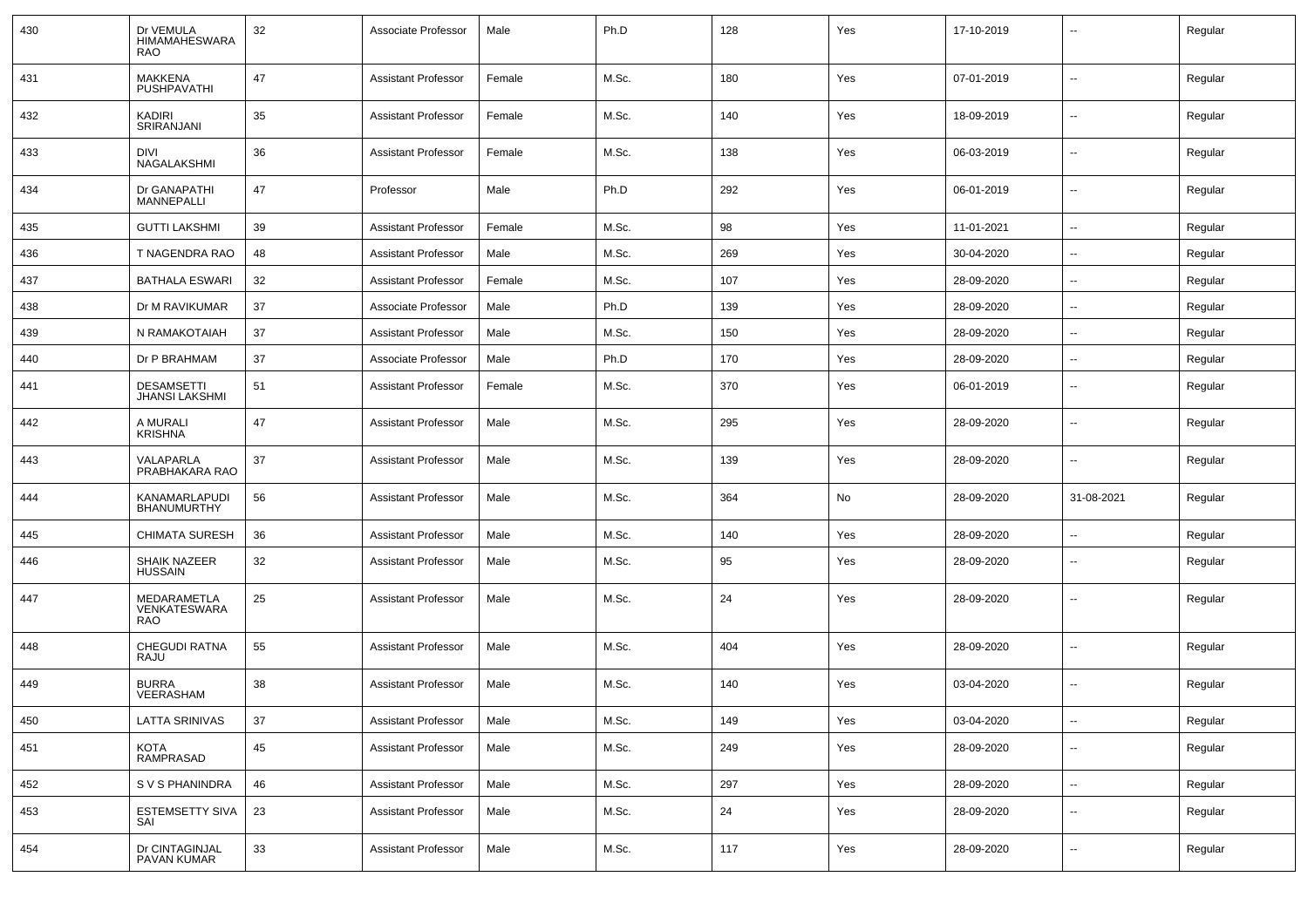| 455 | VENNAPUSA<br>VENKATARAMIRED<br>DY.                          | 28 | <b>Assistant Professor</b> | Male   | M.Sc.  | 65     | Yes | 28-09-2020 |                          | Regular |
|-----|-------------------------------------------------------------|----|----------------------------|--------|--------|--------|-----|------------|--------------------------|---------|
| 456 | <b>MEESALA</b><br>VENKATESWARLU                             | 36 | <b>Assistant Professor</b> | Male   | M.Sc.  | 139    | Yes | 28-09-2020 | --                       | Regular |
| 457 | <b>ELIGNDLA</b><br>ABRAHAM                                  | 33 | <b>Assistant Professor</b> | Male   | M.Sc.  | 117    | Yes | 28-09-2020 | $\overline{\phantom{a}}$ | Regular |
| 458 | YANNAM<br>SREENIVASULU                                      | 46 | <b>Assistant Professor</b> | Male   | M.Sc.  | 295    | Yes | 28-09-2020 | $\overline{\phantom{a}}$ | Regular |
| 459 | MIDASALA<br>SANDHYARANI                                     | 38 | <b>Assistant Professor</b> | Female | M.Sc.  | 140    | Yes | 28-09-2020 | --                       | Regular |
| 460 | Dr PETTELA<br>RAMESH                                        | 48 | Associate Professor        | Male   | Ph.D   | 336    | Yes | 28-09-2020 | --                       | Regular |
| 461 | CHANNAMSHETTY<br><b>SRIKANTH</b>                            | 27 | <b>Assistant Professor</b> | Male   | M.Tech | 47     | Yes | 09-12-2019 | --                       | Regular |
| 462 | <b>GOLI NAGA</b><br>MALLESWARA<br><b>RAO</b>                | 27 | <b>Assistant Professor</b> | Male   | M.Tech | 47     | Yes | 12-09-2019 | $\overline{a}$           | Regular |
| 463 | <b>MEDAGAM</b><br><b>VENKATA NAGA</b><br><b>SIVA SANKAR</b> | 25 | <b>Assistant Professor</b> | Male   | M.Tech | 36     | Yes | 12-09-2019 | -−                       | Regular |
| 464 | ANDRA<br>NARASIMHA RAJU                                     | 30 | <b>Assistant Professor</b> | Male   | M.Tech | 69     | Yes | 03-09-2018 | --                       | Regular |
| 465 | CHIDELLA DINESH                                             | 26 | <b>Assistant Professor</b> | Male   | M.Tech | 36     | Yes | 09-12-2019 | --                       | Regular |
| 466 | <b>SANE RAO</b>                                             | 25 | <b>Assistant Professor</b> | Male   | M.Tech | 36     | Yes | 23-10-2019 | ⊷.                       | Regular |
| 467 | NARISETTY<br><b>SRIKANTH</b>                                | 31 | <b>Assistant Professor</b> | Male   | M.Tech | 98     | Yes | 17-08-2020 | ⊷.                       | Regular |
| 468 | S HAMEED BASHA                                              | 34 | <b>Assistant Professor</b> | Male   | M.Tech | 127    | Yes | 17-08-2020 | $\overline{\phantom{a}}$ | Regular |
| 469 | CHALLA SANDEEP<br>REDDY                                     | 24 | <b>Assistant Professor</b> | Male   | M.Tech | 24     | Yes | 28-09-2020 | ⊷.                       | Regular |
| 470 | <b>TADUVAI</b><br><b>VENKATESH</b>                          | 28 | <b>Assistant Professor</b> | Male   | M.Tech | 64     | No  | 28-09-2020 | 31-07-2021               | Regular |
| 471 | <b>GURRALA EZRI</b><br><b>BABU</b>                          | 28 | <b>Assistant Professor</b> | Male   | M.Tech | 80     | Yes | 28-09-2020 | --                       | Regular |
| 472 | <b>GRANDHI</b><br>SARAVANA<br><b>KUMAR</b>                  | 27 | <b>Assistant Professor</b> | Male   | M.Tech | 48     | Yes | 28-09-2020 | --                       | Regular |
| 473 | <b>ERLA MANI</b>                                            | 24 | Assistant Professor        | Male   | M.Tech | $24\,$ | Yes | 01-12-2020 | --                       | Regular |
| 474 | MALE SRI<br>CHANDANA                                        | 25 | <b>Assistant Professor</b> | Female | M.Tech | 14     | Yes | 01-12-2020 | $\sim$                   | Regular |
| 475 | KANNELLA<br><b>EDUKONDALU</b>                               | 25 | <b>Assistant Professor</b> | Male   | M.Tech | 14     | Yes | 01-12-2020 | $\sim$                   | Regular |
| 476 | <b>TPRKIRAN</b><br>KUMAR                                    | 31 | <b>Assistant Professor</b> | Male   | M.Tech | 70     | Yes | 01-12-2020 | $\sim$                   | Regular |
| 477 | NAGASURI<br>PRIYANKA                                        | 28 | <b>Assistant Professor</b> | Female | M.Tech | 60     | Yes | 01-12-2020 | ⊷.                       | Regular |